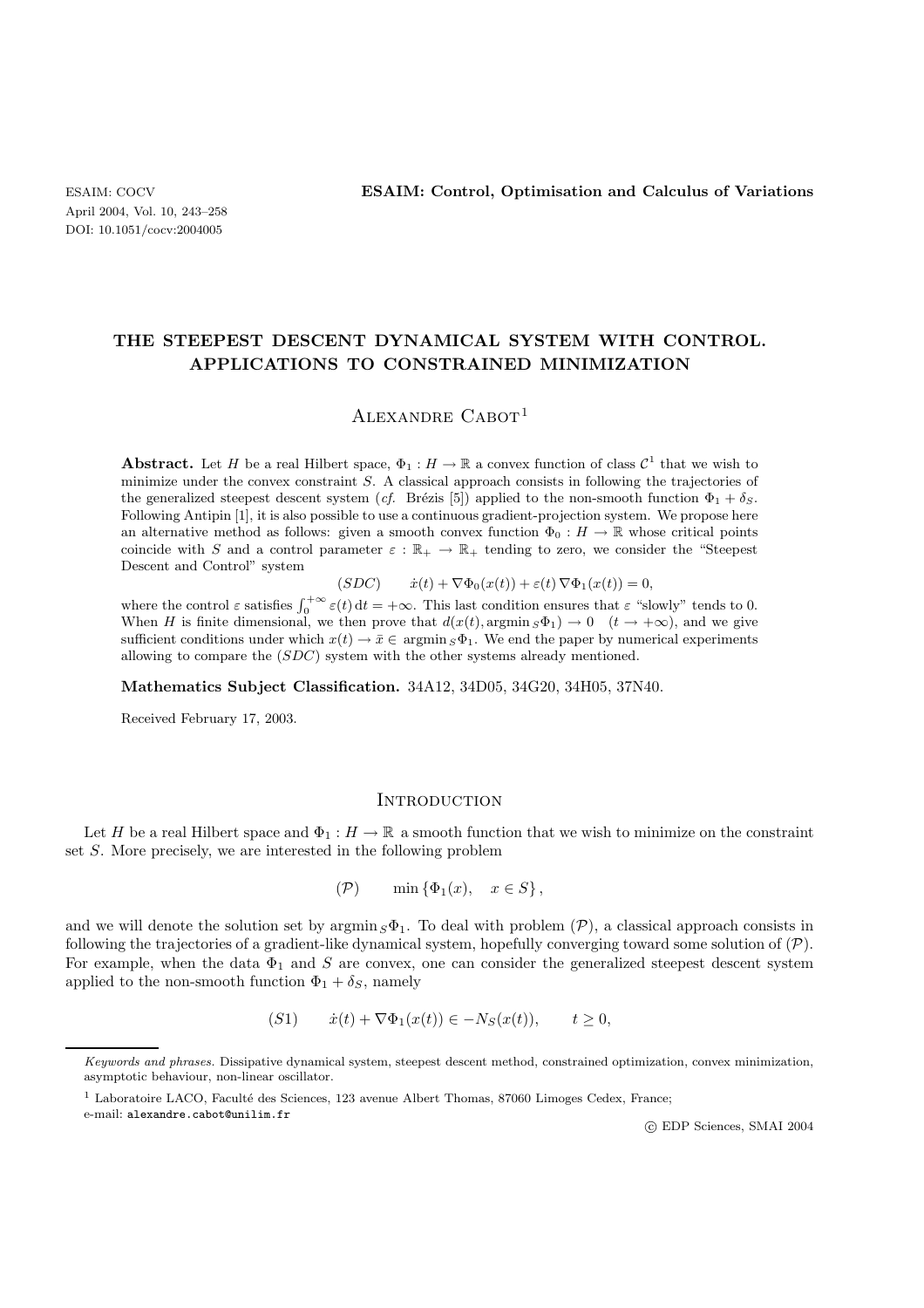where  $\delta_S$  is the indicator function of S and  $N_S(x(t))$  is the normal cone to S at the point  $x(t)$ . This differential inclusion has been widely studied (Brezis  $[5]$ , Bruck  $[6]$ , ...) and the trajectories of  $(S1)$  are proved to converge to some element  $\bar{x} \in \operatorname{argmin}_{S} \Phi_1$ . The condition  $\bar{x} \in \operatorname{argmin}_{S} \Phi_1$  can be rewritten as  $\nabla \Phi_1(\bar{x}) \in -N_S(\bar{x})$ , which in turn is equivalent to

$$
\bar{x} = P_S(\bar{x} - \mu \nabla \Phi_1(\bar{x})), \quad \text{ for any } \mu > 0.
$$

This remark leads us to consider the following dynamical system

$$
(S2) \t\t \dot{x}(t) + x(t) - P_S(x(t) - \mu \nabla \Phi_1(x(t))) = 0,
$$

which has been initiated by Antipin [1]. The trajectories of  $(S2)$  converge toward a minimum of  $\Phi_1$  on S and enjoy moreover a viability property: the orbits starting in  $S$  are lying in  $S$ .

We propose in this paper an alternative method to solve  $(\mathcal{P})$  by studying the following "Steepest Descent" and Control" system

$$
(SDC) \quad \dot{x}(t) + \nabla \Phi_0(x(t)) + \varepsilon(t) \nabla \Phi_1(x(t)) = 0, \qquad t \ge 0,
$$

where  $\Phi_0: H \to \mathbb{R}$  is a  $\mathcal{C}^1$  function whose critical points coincide with S and  $\varepsilon: \mathbb{R}_+ \to \mathbb{R}_+$  is a control parameter tending to 0 when  $t \to +\infty$ . The (SDC) system can be interpreted as a steepest descent method (applied to the function  $\Phi_0$ ) plus a control term  $\varepsilon(t) \nabla \Phi_1(x(t))$ .

Some variants of the (SDC) system have been studied by several authors. For example in [3], Attouch and Cominetti couple approximation methods with the steepest descent one. To consider only a particular case of their paper, they prove that, when  $\Phi_0$  is convex and  $\varepsilon : \mathbb{R}_+ \to \mathbb{R}_+$  is a  $\mathcal{C}^1$  control function such that  $\int_0^{+\infty} \varepsilon(t) dt = +\infty$ , then each trajectory of the system

$$
\dot{x}(t) + \nabla \Phi_0(x(t)) + \varepsilon(t) x(t) = 0 \qquad ((SDC) \text{ with } \Phi_1(x) = |x|^2/2)
$$

strongly converges to the point of minimal norm of argmin $\Phi_0$ . The condition  $\int_0^{+\infty} \varepsilon(t) dt = +\infty$  expresses that  $\varepsilon(t)$  tends to zero slowly enough to allow the Tikhonov regularization term  $\varepsilon(t)$  x(t) to be effective asymptotically. Attouch and Czarnecki study in [4] a second-order in time version of the previous system and obtain the same type of result.

In another direction, Cabot and Czarnecki consider in [7] a particular case of the (SDC) system where  $H = \mathbb{R}^2$ ,  $\Phi_0(x, y) = \phi(x) + \phi(y)$  and  $\Phi_1(x, y) = V(x - y)$ , thus leading to

$$
\begin{cases} \dot{x}(t) + \nabla \phi(x(t)) + \varepsilon(t) \nabla V(x - y)(t) = 0 \\ \dot{y}(t) + \nabla \phi(y(t)) - \varepsilon(t) \nabla V(x - y)(t) = 0. \end{cases}
$$

They focus their attention on the case where the potential V modelizes a repulsion force. Such a potential allows a better exploration of the minima of  $\phi$  than a (simple) steepest descent method. Cabot and Czarnecki show in this paper that the condition  $\int_0^{+\infty} \varepsilon(t) dt = +\infty$  plays once more an essential role in order to make the repulsion efficient.

Coming back to the general (SDC) system and assuming that  $\varepsilon$  is a slow control, *i.e.*  $\int_0^{+\infty} \varepsilon(t) dt = +\infty$ , we prove in this paper that, under convex-type conditions on  $\Phi_0$  and  $\Phi_1$ , the distance of the  $(SDC)$  trajectory  $x(.)$ to the set argmin  $S_{\sigma_1}$  tends to 0 when  $t \to +\infty$ . Moreover, we obtain sufficient conditions on  $\Phi_0$  and  $\Phi_1$ ensuring the convergence of  $x(.)$  toward some solution of  $(\mathcal{P}).$ 

The paper is organized as follows. In Section 1, we give global existence results relative to  $(SDC)$  and we show the interest of a slow control  $\varepsilon$ . Section 2 deals with the minimization properties of  $(SDC)$  trajectories in the case of a slow control and we prove that they tend to minimize  $\Phi_1$  over the set  $S = \argmin \Phi_0$ . In Section 3, we illustrate our theoretical results by numerical experiments and we compare the (SDC) system respectively with  $(S1)$  and  $(S2)$ . The technical proofs of the paper are postponed in Section 4.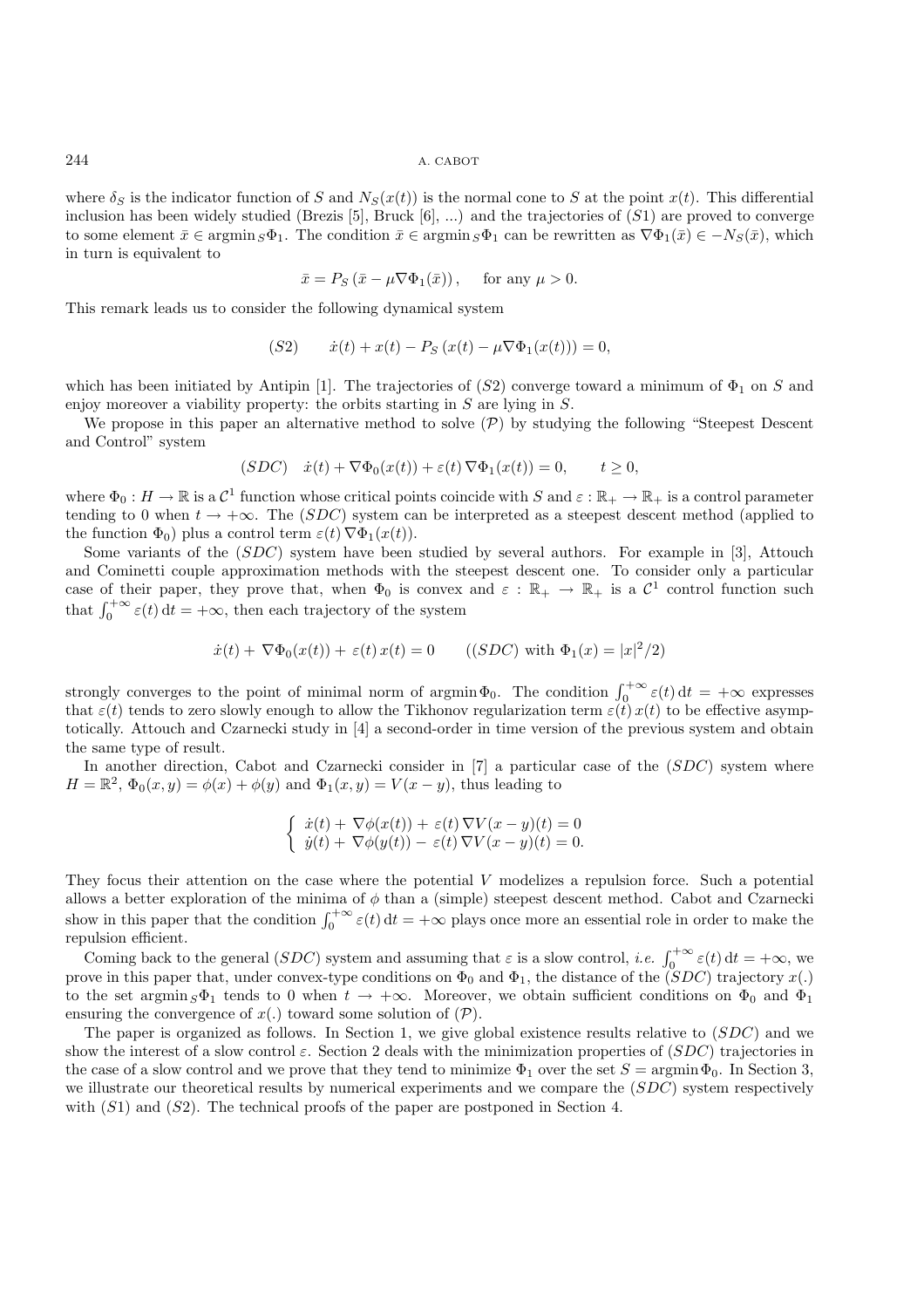#### 1. General results

### 1.1. **Global existence**

Let H be an Hilbert space and  $\Phi_0 : H \to \mathbb{R}, \Phi_1 : H \to \mathbb{R}, \varepsilon : \mathbb{R}_+ \to \mathbb{R}_+$  functions of class  $\mathcal{C}^1$ . In the whole paper, we assume the following (rather standard) set of hypotheses  $(\mathcal{H})$ :

$$
(\mathcal{H}_{\Phi_0}) \left\{ \begin{array}{ll} i - \text{ the map } \Phi_0 \text{ is bounded from below on } H; \\ ii - \text{ the map } \nabla \Phi_0 \text{ is Lipschitz continuous on the bounded subsets of } H. \\ (H_{\Phi_1}) \left\{ \begin{array}{ll} i - \text{ the map } \Phi_1 \text{ is bounded from below on } H; \\ ii - \text{ the map } \nabla \Phi_1 \text{ is Lipschitz continuous on the bounded subsets of } H. \\ (H_{\varepsilon}) \left\{ \begin{array}{ll} i - \text{ the map } \varepsilon \text{ is non-increasing, } i.e. & \dot{\varepsilon}(t) \leq 0 \quad \forall t \in \mathbb{R}_+; \\ ii - \text{ the map } \varepsilon \text{ is Lipschitz continuous on } \mathbb{R}_+; \\ iii - \lim_{t \to +\infty} \varepsilon(t) = 0. \end{array} \right.
$$

Let us then consider the following dynamical system

$$
(SDC) \quad \begin{cases} \dot{x}(t) + \nabla \Phi_0(x(t)) + \varepsilon(t) \, \nabla \Phi_1(x(t)) = 0 \\ x(0) = x_0 \end{cases}
$$

which will be referred to as the "Steepest Descent and Control" system. We recognize the steepest descent system applied to  $\Phi_0$  plus the "control term"  $\varepsilon(t) \nabla \Phi_1(x(t))$ . We can define along every trajectory of (SDC) the function  $E$  by

$$
E(t) = \Phi_0(x(t)) - \inf \Phi_0 + \varepsilon(t) \left( \Phi_1(x(t)) - \inf \Phi_1 \right).
$$

By differentiating  $E$ , we obtain

$$
\dot{E}(t) = \langle \dot{x}(t), \nabla \Phi_0(x(t)) + \varepsilon(t) \nabla \Phi_1(x(t)) \rangle + \dot{\varepsilon}(t) (\Phi_1(x(t)) - \inf \Phi_1)
$$
\n
$$
= -|\dot{x}(t)|^2 + \dot{\varepsilon}(t) (\Phi_1(x(t)) - \inf \Phi_1).
$$
\n(1.1)

From assumption  $(\mathcal{H}_{\varepsilon} - i)$ , we have  $\dot{\varepsilon}(t) \leq 0$  and hence  $\dot{E}(t) \leq 0$ : the function E is non-increasing along every trajectory, *i.e.* defines a Lyapounov function for the (SDC) system. The existence of a Lyapounov function for a differential equation is useful in the study of the asymptotic stability of its equilibria. Lyapounov methods and other power tools (like the Lasalle invariance principle) have been developed to study such a question. We refer to the abundant literature on this subject (Arnold [2], Haraux [8], Hirsch-Smale [9], Lasalle-Lefschetz [10], Reinhardt [12], ...). The central result of this section is given by the following proposition, whose proof mainly relies on the existence of the Lyapounov function E.

**Proposition 1.1.** Let us assume that  $\Phi_0$ ,  $\Phi_1$  and  $\varepsilon$  satisfy the assumptions  $(\mathcal{H})$ . Then, the following properties *hold*

- (i) for all  $x_0 \in H$ , there exists a unique maximal solution  $x : \mathbb{R}_+ \to H$  of (SDC), which is of class  $\mathcal{C}^1$ , and which satisfies the initial condition  $x(0) = x_0$ . Moreover, the following estimate holds:  $\dot{x} \in$  $L^2([0, +\infty); H);$
- (*ii*) assuming additionally that x is bounded (which is the case for example if  $\Phi_0$  is coercive, i.e.  $\lim_{|x| \to +\infty} \Phi_0(x) = +\infty$ *), then we have*  $\lim_{t \to +\infty} \dot{x}(t) = 0$  *and*  $\lim_{t \to +\infty} \nabla \Phi_0(x(t)) = 0$ *.*

*Proof.* (i) For  $x_0 \in H$ , the Cauchy-Lipschitz theorem and hypotheses  $(\mathcal{H}_{\Phi_0} - ii)$ ,  $(\mathcal{H}_{\Phi_1} - ii)$  ensure the existence of a unique local trajectory  $x(.)$  solution of  $(SDC)$ . Let x denote the maximal solution defined on the interval  $[0, T_{\text{max}})$  with  $0 < T_{\text{max}} \leq +\infty$ . In order to prove that  $T_{\text{max}} = +\infty$ , let us show that  $\dot{x} \in L^2([0, T_{\text{max}}); H)$ .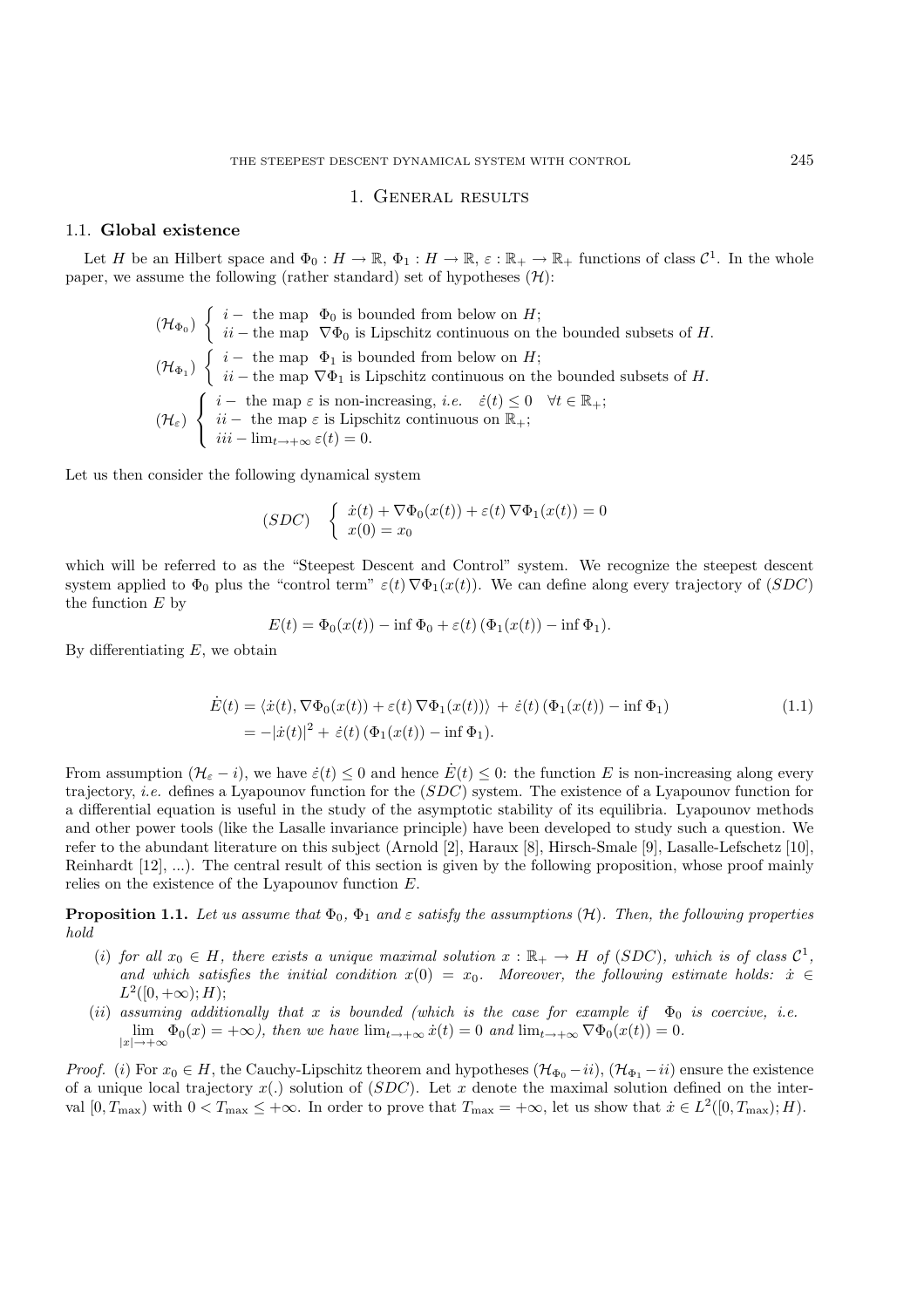By integrating formula (1.1) on [0, t], we deduce that  $\int_0^t |x(s)|^2 ds \le E(0) - E(t)$ , which combined with  $E(t) \ge 0$ implies

$$
\int_0^{T_{\max}} |\dot{x}(s)|^2 ds \le E(0) < +\infty.
$$

By a standard argument, we derive that  $T_{\text{max}} = +\infty$ . Indeed, let us assume that  $T_{\text{max}} < +\infty$ . From the Cauchy-Schwarz inequality, we have

$$
|x(t) - x(t')| = \left| \int_{t'}^t \dot{x}(s) \, ds \right| \leq \int_{t'}^t |\dot{x}(s)| \, ds \leq \left( \int_0^{T_{\text{max}}} |\dot{x}(s)|^2 \, ds \right)^{1/2} \sqrt{t - t'},
$$

and since  $T_{\text{max}} < +\infty$ ,  $\lim_{t \to T_{\text{max}}} x(t) := x_{\infty}$  exists. But, applying again the local existence theorem with initial data  $x_{\infty}$ , we can extend the maximal solution to a strictly larger interval, a contradiction. Hence,  $T_{\max} = +\infty$ , which completes the proof of  $(i)$ .

(ii) We now assume that x(.) is bounded. Equation (SDC) and assumptions  $(\mathcal{H}_{\Phi_0} - i i)$ ,  $(\mathcal{H}_{\Phi_1} - i i)$  clearly imply that *i* is bounded, *i.e.* the map x is Lipschitz continuous on  $\mathbb{R}_+$ . Using again assumptions ( $\mathcal{H}_{\Phi_0} - i i$ ) and  $(\mathcal{H}_{\Phi_1} - ii)$ , we deduce that

 $t \mapsto \nabla \Phi_0(x(t))$  and  $t \mapsto \nabla \Phi_1(x(t))$  are Lipschitz continuous and bounded on  $\mathbb{R}_+$ .

From assumptions  $(\mathcal{H}_{\varepsilon})$  the map  $\varepsilon$  is Lipschitz continuous and bounded. We then conclude that  $t \mapsto \dot{x}(t)$  $-\nabla\Phi_0(x(t))-\varepsilon(t)\nabla\Phi_1(x(t))$  is Lipschitz continuous on  $\mathbb{R}_+$ . As a consequence the function  $h := \dot{x}$  satisfies both

$$
h \in L^2([0, +\infty); H) \quad \text{and} \quad h \in \text{Lip}([0, +\infty); H).
$$

According to a classical result, these two properties imply  $\lim_{t\to+\infty} h(t) = 0$ , *i.e.*  $\lim_{t\to+\infty} \dot{x}(t) = 0$ . Then, in view of  $\lim_{t\to+\infty} \varepsilon(t) = 0$ , equation  $(SDC)$  immediately gives  $\lim_{t\to+\infty} \nabla \Phi_0(x(t)) = 0$ , which ends the proof of *(ii)*. of  $(ii)$ .

#### 1.2. **Interest of a slow control** *ε*

When  $\varepsilon \equiv 0$ , the (SDC) system reduces to the steepest descent dynamical system applied to  $\Phi_0$  and it is well-known that its trajectories weakly converge to a minimum of  $\Phi_0$  (*cf.* Bruck [6]). This last result can be generalized when  $\varepsilon$  tends to zero fast enough; indeed, we have

**Proposition 1.2.** In addition to the hypotheses  $(H)$ , let us assume that the map  $\Phi_0$  is convex with argmin $\Phi_0 \neq \emptyset$ and that  $\int_0^{+\infty} \varepsilon(t) dt < +\infty$  *(fast control).* Let  $x(.)$  be the unique solution of (SDC). If  $x(.)$  is bounded, then *there exists*  $x_{\infty} \in argmin \Phi_0$  *such that* 

$$
\lim_{t \to +\infty} x(t) = x_{\infty} \quad w - H.
$$

*Proof.* The central idea is to prove the weak convergence of the trajectory x by using the Opial lemma [11].

**Lemma 1.3** (Opial). Let H be a Hilbert space and  $x : [0, +\infty) \rightarrow H$  be a function such that there exists a non *void set*  $S \subset H$  *which verifies:* 

 $(i) \forall z \in S$ ,  $\lim_{t \to +\infty} |x(t) - z|$  *exists*;

(ii)  $\forall t_n \to +\infty$  *with*  $x(t_n) \to x_\infty$  *weakly in H, we have*  $x_\infty \in S$ *.* 

*Then,*  $x(t)$  *weakly converges as*  $t \rightarrow +\infty$  *to some element*  $x_{\infty}$  *of S.*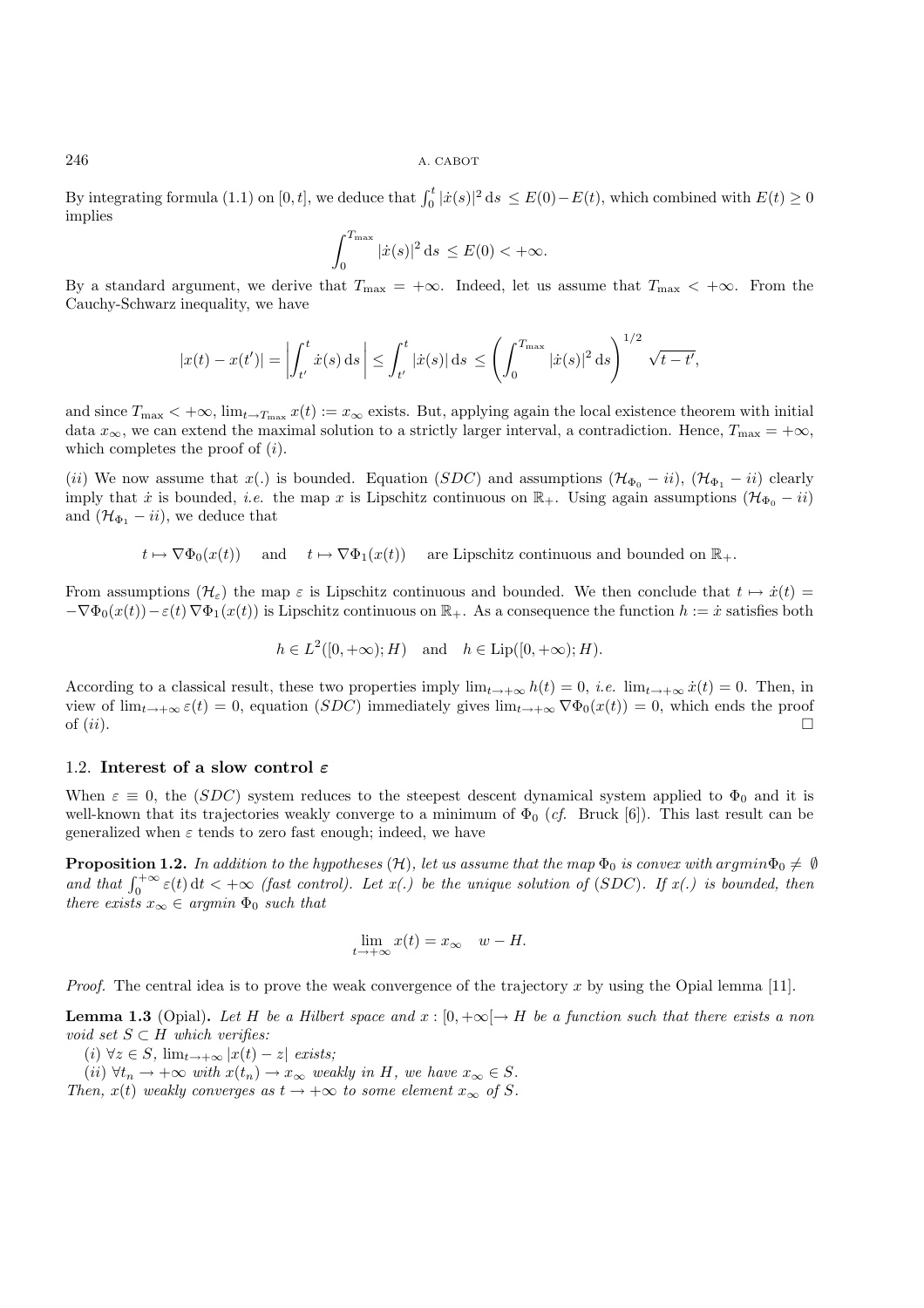Let us apply the Opial lemma with  $S = \operatorname{argmin} \Phi_0$ .

(*i*) For any  $z \in \text{argmin } \Phi_0 \neq \emptyset$ , let us set  $h_z(t) = \frac{1}{2}|x(t) - z|^2$ . Since  $\Phi_0$  is convex, we have

$$
\dot{h}_z(t) = \langle x(t) - z, \dot{x}(t) \rangle
$$
  
= -\langle x(t) - z, \nabla \Phi\_0(x(t)) \rangle - \varepsilon(t) \langle x(t) - z, \nabla \Phi\_1(x(t)) \rangle  
\le -\varepsilon(t) \langle x(t) - z, \nabla \Phi\_1(x(t)) \rangle.

On the other hand, the boundedness of the trajectory  $x(.)$  implies the existence of  $C > 0$  such that, for every  $t \geq 0, |\langle x(t) - z, \nabla \Phi_1(x(t)) \rangle| \leq C$ . As a consequence, the following inequality holds

$$
\dot{h}_z(t) \le C \,\varepsilon(t).
$$

Taking the positive part of the previous relation, we finally obtain  $(h_z)_+(t) \leq C \varepsilon(t)$ . By applying the following lemma, we conclude that  $\lim_{t\to+\infty} |x(t)-z|$  exists.

**Lemma 1.4.** *Let*  $h : \mathbb{R}_+ \to \mathbb{R}$  *a function of class*  $\mathcal{C}^1$  *which is bounded from below and such that*  $h_+ \in L^1(0, +\infty)$ . *Then,*  $\lim_{t\to+\infty} h(t)$  *exists.* 

(ii) Let us now consider a sequence  $(t_n)$  such that  $\lim_{n\to+\infty} x(t_n) = x_\infty$  w – H.

We have to prove that  $x_{\infty} \in \text{argmin } \Phi_0$ . From the convexity of  $\Phi_0$ , we have, for every  $\xi \in H$ 

$$
\Phi_0(\xi) \ge \Phi_0(x(t_n)) + \langle \nabla \Phi_0(x(t_n)), \xi - x(t_n) \rangle.
$$

By using the weak lower semicontinuity of the convex continuous function  $\Phi_0$ , and noticing that, in the duality bracket  $\langle \nabla \Phi_0(x(t_n)), \xi - x(t_n) \rangle$ , the two terms are respectively norm converging to zero and weakly convergent, we can pass to the lower limit to obtain  $\Phi_0(\xi) \ge \Phi_0(x_\infty)$ . This being true for every  $\xi \in H$ , we deduce that  $x_\infty \in \text{argmin } \Phi_0$ . The Opial lemma allows us to conclude.  $x_{\infty} \in \operatorname{argmin} \Phi_0$ . The Opial lemma allows us to conclude.

When  $\varepsilon$  is a fast control, the previous result shows the convergence of the trajectories, but the limit does not depend explicitly on  $\Phi_1$ . We now show how the assumption of slow control (*i.e.*  $\int_0^{+\infty} \varepsilon(t) dt = +\infty$ ) allows to rescale conveniently the (SDC) system, then giving rise to the minimization of  $\Phi_1$  over the set argmin $\Phi_0$ . Indeed, let us divide the  $(SDC)$  equation by  $\varepsilon(t)$  so as to obtain

$$
\dot{x}(t)/\varepsilon(t) + \nabla \Phi_0(x(t))/\varepsilon(t) + \nabla \Phi_1(x(t)) = 0.
$$
\n(1.2)

Introducing a time-rescaling  $t = \tau(s)$ , the new function  $y(s) := x(\tau(s))$  satisfies  $\dot{y}(s) = \dot{x}(\tau(s)) \dot{\tau}(s)$ , so that we are naturally led to choose  $\tau(s)$  such that

$$
\dot{\tau}(s) = 1/\varepsilon(\tau(s))\tag{1.3}
$$

in such a way that (1.2) is transformed into

$$
\dot{y}(s) + \nabla \Phi_0(y(s)) / \varepsilon(\tau(s)) + \nabla \Phi_1(y(s)) = 0.
$$
\n(1.4)

Setting  $\mathcal{E}(t) = \int_0^t \varepsilon(s) \, ds$ , equality (1.3) is equivalent to

$$
\dot{\mathcal{E}}(\tau(s))\,\dot{\tau}(s)=1
$$

so that we obtain  $\mathcal{E}(\tau(s)) = s$ . Clearly  $\mathcal E$  is a strictly increasing function from  $[0, +\infty]$  onto  $[0, +\infty]$  since  $\int_0^{+\infty} \varepsilon(s) ds = +\infty$ . We then have  $\tau(s) = \mathcal{E}^{-1}(s)$  with  $\lim_{s \to +\infty} \tau(s) = +\infty$ , and then

$$
\lim_{t \to +\infty} x(t) \quad \text{exists} \quad \iff \quad \lim_{s \to +\infty} y(s) \quad \text{exists}
$$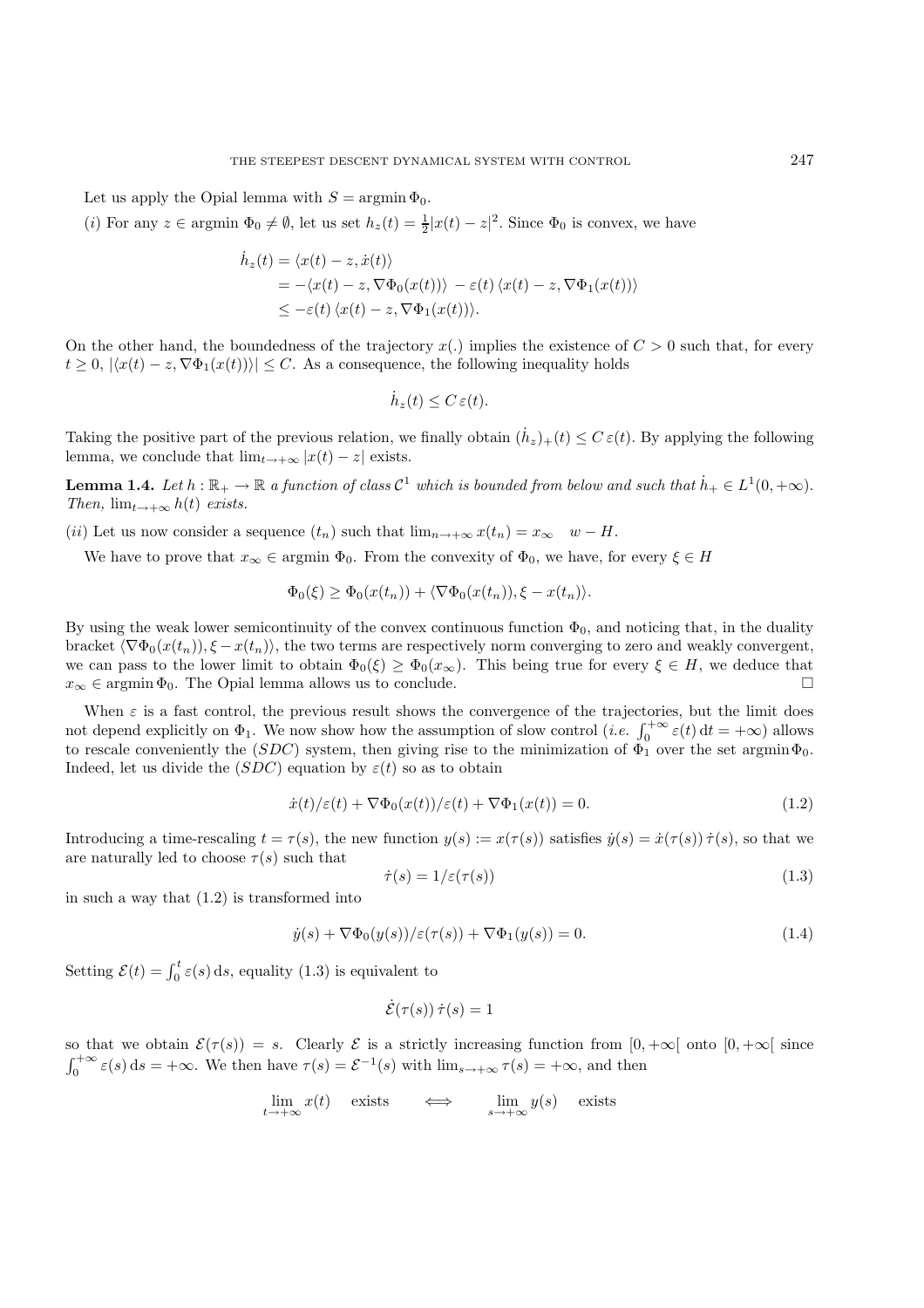in which case both limits coincide. On the other hand, equation  $(1.4)$  can be rewritten under the equivalent form

$$
\dot{y}(s) + \nabla \Psi(s, y(s)) = 0,
$$

where  $\Psi(s, y) = (\Phi_0(y) - \inf \Phi_0)/\varepsilon(\tau(s)) + \Phi_1(y)$ . Assuming for simplicity that  $\Phi_0$  is convex and satisfies  $S := \argmin \Phi_0 \neq \emptyset$ , then we have

$$
\lim_{s \to +\infty} \Psi(s, y) = \delta_S(y) + \Phi_1(y),
$$

where  $\delta_S$  is the indicator function of S. It is then quite natural to expect the (SDC) trajectories to minimize the function  $\Phi_1$  on the set  $S = \argmin \Phi_0$ , at least under convex-type assumptions on  $\Phi_0$  and  $\Phi_1$ . The purpose of the next paragraphs is precisely to exhibit situations in which convergence holds. As we shall see later, the proofs are much more difficult than in the case of a fast control.

## 2. MINIMIZATION OF  $\Phi_1$  over argmin  $\Phi_0$  when  $\varepsilon$  is a slow control

## 2.1. Convergence of the distance function  $t \mapsto d(x(t), \arg\min_{S} \Phi_1)$

We state our main theorem in the general framework of quasi-convex functions, *i.e.* functions whose sublevel sets are convex. Let us recall the following two properties about quasi-convex functions  $f : H \to \mathbb{R}$  which are differentiable:

•  $f$  is quasi-convex if, and only if

$$
\forall x, y \in H, \quad f(y) \le f(x) \quad \Longrightarrow \quad \langle \nabla f(x), y - x \rangle \le 0;
$$

•  $f$  is strictly quasi-convex if, and only if it is quasi-convex and

$$
\forall x, y \in H, \quad f(y) < f(x) \quad \Longrightarrow \quad \langle \nabla f(x), y - x \rangle < 0.
$$

**Theorem 2.1.** In addition to the hypotheses  $(H)$ , let us assume that  $H = \mathbb{R}^n$  and

- $\Phi_0 : H \to \mathbb{R}$  is quasi-convex and  $S := \{x \in H, \quad \nabla \Phi_0(x) = 0\} \neq \emptyset$ .
- $\Phi_1: H \to \mathbb{R}$  *is strictly quasi-convex and*  $\emptyset \neq \operatorname{argmin}_{S} \Phi_1 \subset \operatorname{argmin}_{S} \Phi_0$ .
- $\int_0^{+\infty} \varepsilon(t) dt = +\infty$  (slow control)*.*

*If the trajectory* x(.) *of the* (SDC) *system is bounded, then*

- (i)  $\lim_{t\to+\infty} d(x(t), \arg\min_{S} \Phi_1)=0,$
- (*ii*)  $\lim_{t\to+\infty} \Phi_0(x(t)) = \min \Phi_0$ ,
- (iii)  $\lim_{t\to+\infty} \Phi_1(x(t)) = \min_S \Phi_1$ ,

*where*  $d(., \operatorname{argmin}_S \Phi_1)$  *stands for the distance function to the set*  $\operatorname{argmin}_S \Phi_1$ . As a consequence, if  $\operatorname{argmin}_S \Phi_1$ *is reduced to a singleton*  $\{p\}$ *, then the trajectory*  $x(.)$  *converges to p.* 

*Proof.* The proof is an extension of Attouch-Czarnecki [4] where the authors show the convergence toward the point of minimal norm of argmin  $\Phi_0$  in the case where  $\Phi_1(x) = |x|^2/2$ . In the present situation, the proof mainly relies on the study of the function  $h$  defined by

$$
h(t) = \frac{1}{2}d(x(t), C)^2,
$$

where  $C := \operatorname{argmin}_{S} \Phi_1 \subset \operatorname{argmin}_{S} \Phi_0$ . To improve the clarity of the exposition, the proof is postponed in Section 4. Section 4.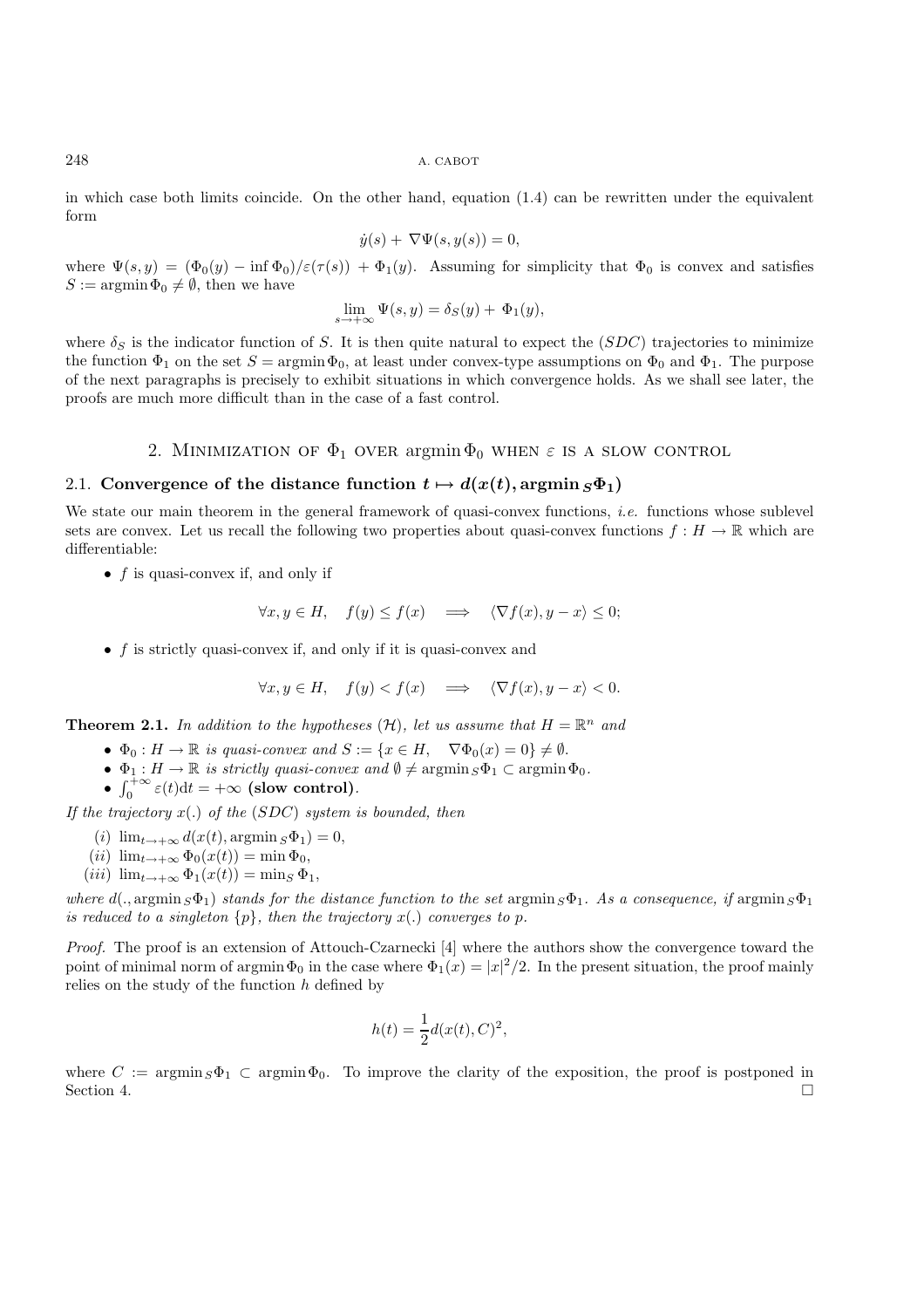**Corollary 2.2.** In addition to the hypotheses  $(H)$ , let us assume that  $H = \mathbb{R}^n$  and

- $\Phi_0: H \to \mathbb{R}$  is convex and  $S = \operatorname{argmin} \Phi_0 \neq \emptyset$ .
- $\Phi_1: H \to \mathbb{R}$  *is convex and*  $\operatorname{argmin}_S \Phi_1 \neq \emptyset$ .
- $\int_0^{+\infty} \varepsilon(t) dt = +\infty$  (slow control)*.*

*If the trajectory*  $x(.)$  *of the* (SDC) system is bounded, then  $\lim_{t\to+\infty} d(x(t), \arg\min_{S} \Phi_1) = 0$ . As a consequence, *if* argmin  $S\Phi_1$  *is reduced to a singleton*  $\{p\}$ *, then the trajectory*  $x(.)$  *converges to p.* 

*Proof.* Immediate from Theorem 2.1 and the fact that any convex function is strictly quasi-convex and hence quasi-convex.  $\Box$ 

We now give a sufficient condition which ensures that the  $(SDC)$  trajectory is bounded.

**Proposition 2.3.** *Under the assumptions of Theorem 2.1, let* x(.) *be the unique solution of the* (SDC) *system. If the following condition holds*

(C) for every 
$$
M > 0
$$
, the set  $\{x \in H, \Phi_0(x) \le M\} \cap \{x \in H, \Phi_1(x) \le \min_S \Phi_1\}$  is bounded,

*then the trajectory*  $x(.)$  *is bounded and hence, in view of Theorem 2.1,*  $\lim_{t\to+\infty} d(x(t), \arg\min_{S} \Phi_1) = 0$ *. Moreover, condition* (C) *is satisfied in each of the following cases*

- (a)  $\Phi_0$  *is coercive, i.e.*  $\lim_{|x| \to +\infty} \Phi_0(x) = +\infty$ ;
- (b)  $\Phi_1$  *is coercive, i.e.*  $\lim_{|x| \to +\infty} \Phi_1(x) = +\infty$ *.*

*Proof.* It is postponed in Section 4. □

## 2.2. Convergence of the trajectory when  $\text{argmin } \Phi_0 \cap \text{argmin } \Phi_1 \neq \emptyset$

When  $\argmin \Phi_0 \cap \argmin \Phi_1$  is non empty, the following convergence result holds

**Proposition 2.4.** In addition to the hypotheses  $(\mathcal{H})$ , let us assume that  $H = \mathbb{R}^n$  and

- $\Phi_0: H \to \mathbb{R}$  and  $\Phi_1: H \to \mathbb{R}$  are convex.
- *The set*  $\operatorname{argmin} \Phi_0 \cap \operatorname{argmin} \Phi_1$  *is non empty.*
- $\int_0^{+\infty} \varepsilon(t) dt = +\infty$  (slow control)*.*

*Then, the trajectory*  $x(.)$  *of the (SDC) system converges to some*  $\bar{x} \in \operatorname{argmin} \Phi_0 \cap \operatorname{argmin} \Phi_1$ .

*Proof.* Given any  $z \in \operatorname{argmin} \Phi_0 \cap \operatorname{argmin} \Phi_1$ , let us define the function  $h_z$  by

$$
h_z(t) := \frac{1}{2}|x(t) - z|^2.
$$

By differentiation of  $h$ , we obtain

$$
\dot{h}_z(t) = \langle \dot{x}(t), x(t) - z \rangle = -\langle \nabla \Phi_0(x(t)), x(t) - z \rangle - \varepsilon(t) \langle \nabla \Phi_1(x(t)), x(t) - z \rangle. \tag{2.1}
$$

From the convexity of  $\Phi_0$  and  $\Phi_1$  and since  $z \in \operatorname{argmin} \Phi_0 \cap \operatorname{argmin} \Phi_1$ , we have  $\langle \nabla \Phi_0(x(t)), x(t) - z \rangle \geq 0$  and  $\langle \nabla \Phi_1(x(t)), x(t) - z \rangle \ge 0$ , which combined with  $(2.1)$  yields  $h_z(t) \le 0$  and hence  $h_z$  is non increasing; thus

$$
\lim_{t \to +\infty} |x(t) - z| \quad \text{exists for any } z \in \operatorname{argmin} \Phi_0 \cap \operatorname{argmin} \Phi_1. \tag{2.2}
$$

Hence, in particular the trajectory  $x(.)$  is bounded and we can extract a converging subsequence: there exist  $\bar{x} \in \mathbb{R}$ H and  $x(t_n)$  such that  $\lim_{n\to+\infty}x(t_n)=\bar{x}$ . Since  $x(.)$  is bounded, Corollary 2.2 applies and we have  $\bar{x} \in$  $\operatorname{argmin}_{S} \Phi_1 = \operatorname{argmin}_{S} \Phi_0 \cap \operatorname{argmin}_{S} \Phi_1$ . Taking  $z = \bar{x}$  in (2.2), we deduce that  $\lim_{t \to +\infty} |x(t) - \bar{x}|$  exists, which combined with  $\lim_{x \to +\infty} |x(t) - \bar{x}| = 0$  finally yields  $\lim_{x \to +\infty} |x(t) - \bar{x}| = 0$ combined with  $\lim_{n\to+\infty} |x(t_n) - \bar{x}| = 0$ , finally yields  $\lim_{t\to+\infty} |x(t) - \bar{x}| = 0$ .

It is interesting to notice that the result of the previous proposition remains true in infinite dimensional spaces if one strengthens the assumption on  $\varepsilon$ . More precisely, we have the following result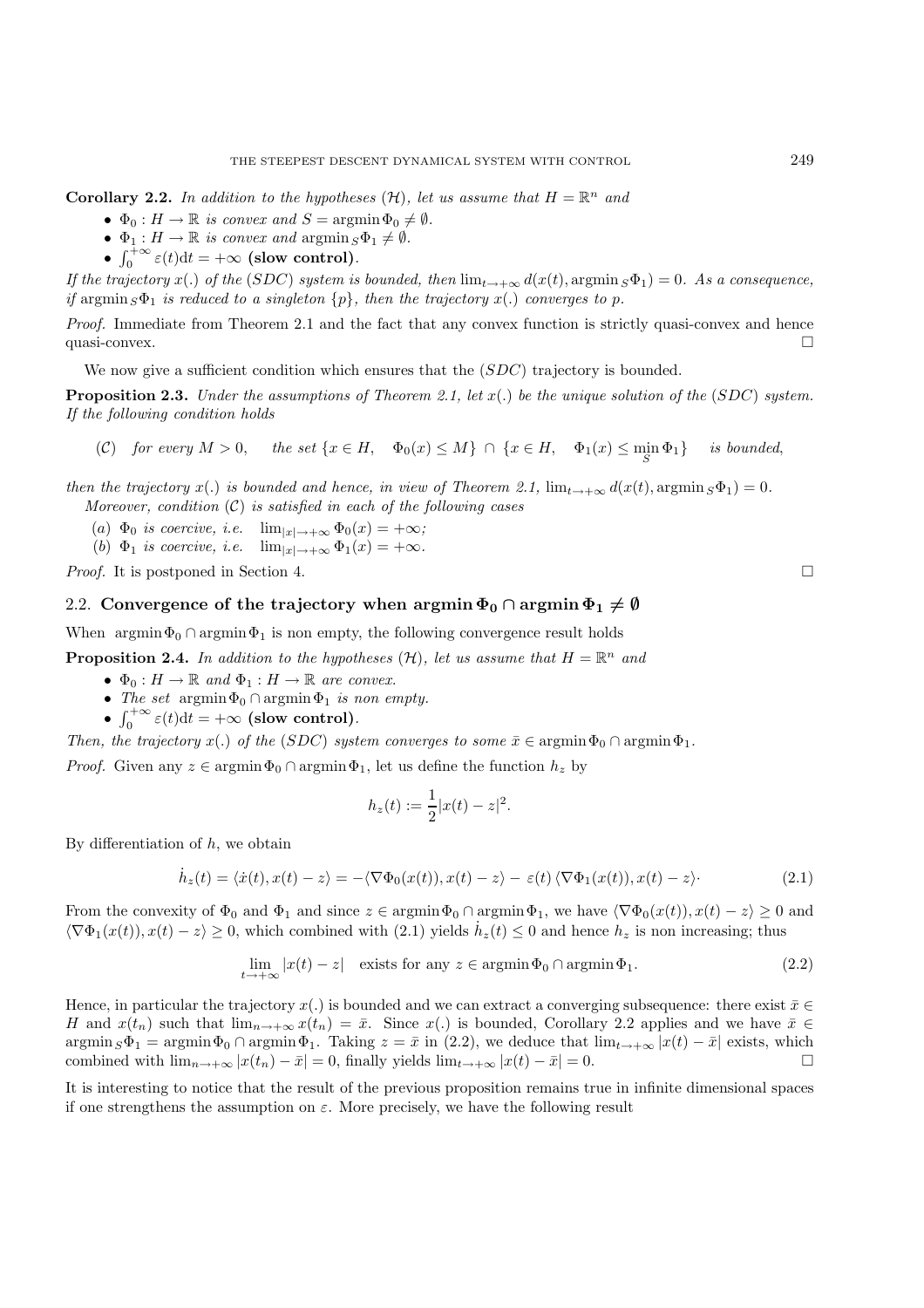**Proposition 2.5.** *In addition to the hypotheses* (H)*, let us assume that*

- $\Phi_0: H \to \mathbb{R}$  and  $\Phi_1: H \to \mathbb{R}_+$  are convex.
- *The set*  $\argmin \Phi_0 \cap \argmin \Phi_1$  *is non empty.*
- *There exists*  $m > 0$  *such that*  $\varepsilon(t) \geq m/t$  *for t large enough.*

*Let* x(.) *be the unique trajectory of the* (SDC) *dynamical system. Then we have*

- (*i*)  $\Phi_0(x(t)) \min \Phi_0 = o(1/t) \quad (t \to +\infty)$ .
- (ii)  $\Phi_1(x(t)) \min \Phi_1 = o(1/(t \varepsilon(t))) \quad (t \to +\infty)$ .
- (*iii*) *The trajectory*  $x(.)$  *weakly converges to some*  $\bar{x} \in \operatorname{argmin} \Phi_0 \cap \operatorname{argmin} \Phi_1$ .

*Proof.* We adopt here the same notations as in the proof of Proposition 2.4. The starting point lies in equality (2.1). From the convexity of  $\Phi_0$  and  $\Phi_1$  and since  $z \in \operatorname{argmin} \Phi_0 \cap \operatorname{argmin} \Phi_1$ , we have  $\langle \nabla \Phi_0(x(t)), x(t) - z \rangle \ge$  $\Phi_0(x(t))$  – min  $\Phi_0$  and  $\langle \nabla \Phi_1(x(t)), x(t) - z \rangle \ge \Phi_1(x(t))$  – min  $\Phi_1$ , which combined with (2.1) yields

$$
\dot{h}_z(t) + \Phi_0(x(t)) - \min \Phi_0 + \varepsilon(t) \left( \Phi_1(x(t)) - \min \Phi_1 \right) \le 0. \tag{2.3}
$$

This implies in particular that  $\dot{h}_z(t) \leq 0$  and hence  $h_z$  is non increasing; thus

$$
\lim_{t \to +\infty} |x(t) - z| \quad \text{exists for any } z \in \operatorname{argmin} \Phi_0 \cap \operatorname{argmin} \Phi_1. \tag{2.4}
$$

Coming back to inequality  $(2.3)$  and integrating on  $[0, t]$ , we obtain

$$
h_z(t) - h_z(0) + \int_0^t \Phi_0(x(s)) - \min \Phi_0 + \varepsilon(s) (\Phi_1(x(s)) - \min \Phi_1) ds \le 0
$$

and therefore

$$
\int_0^{+\infty} \Phi_0(x(s)) - \min \Phi_0 + \varepsilon(s) \left( \Phi_1(x(s)) - \min \Phi_1 \right) ds \le h_z(0) < +\infty.
$$

The energy function  $t \mapsto \Phi_0(x(t)) - \min \Phi_0 + \varepsilon(t) (\Phi_1(x(t)) - \min \Phi_1)$  is non increasing, and from a classical result we deduce that it is negligible compared with  $1/t$  in the neighbourhood of  $+\infty$ . Therefore, we have

$$
\Phi_0(x(t)) - \min \Phi_0 = o(1/t) \quad (t \to +\infty), \tag{2.5}
$$

which proves  $(i)$ , and moreover

<sup>+</sup><sup>∞</sup>

$$
\Phi_1(x(t)) - \min \Phi_1 = o(1/(t \varepsilon(t))) \quad (t \to +\infty),
$$

which proves (ii). Taking into account the assumption  $\varepsilon(t) \geq m/t$  for t large enough, we then obtain

$$
\lim_{t \to +\infty} \Phi_1(x(t)) = \min \Phi_1.
$$
\n(2.6)

In order to prove the weak convergence of the trajectory, we use the Opial lemma with the set argmin $\Phi_0 \cap$  $argmin \Phi_1$ .

- Let  $z \in \operatorname{argmin} \Phi_0 \cap \operatorname{argmin} \Phi_1$ . From  $(2.4)$ ,  $\lim_{t \to +\infty} |x(t) z|$  exists.
- Let us now assume that a subsequence  $(x(t_n))$  weakly converges to some  $\bar{x}$  and prove that  $\bar{x} \in \operatorname{argmin} \Phi_0 \cap$ argmin $\Phi_1$ . Since  $\Phi_0$  and  $\Phi_1$  are convex and continuous, they are weakly lower semicontinuous and therefore

$$
\Phi_0(\bar{x}) \le \liminf_{n \to +\infty} \Phi_0(x(t_n)) \quad \text{and} \quad \Phi_1(\bar{x}) \le \liminf_{n \to +\infty} \Phi_1(x(t_n)).
$$

In view of (2.5) and (2.6), we conclude that  $\Phi_0(\bar{x}) \le \min \Phi_0$  and  $\Phi_1(\bar{x}) \le \min \Phi_1$ , *i.e.*  $\bar{x} \in \operatorname{argmin} \Phi_0 \cap \operatorname{argmin} \Phi_1$ . Then the Opial lemma applies and there exists  $\bar{x} \in \operatorname{argmin} \Phi_0 \cap \operatorname{argmin} \Phi_1$  such that  $x(t) \to \bar{x}$   $(t \to +\infty)$ , which proves  $(iii)$ .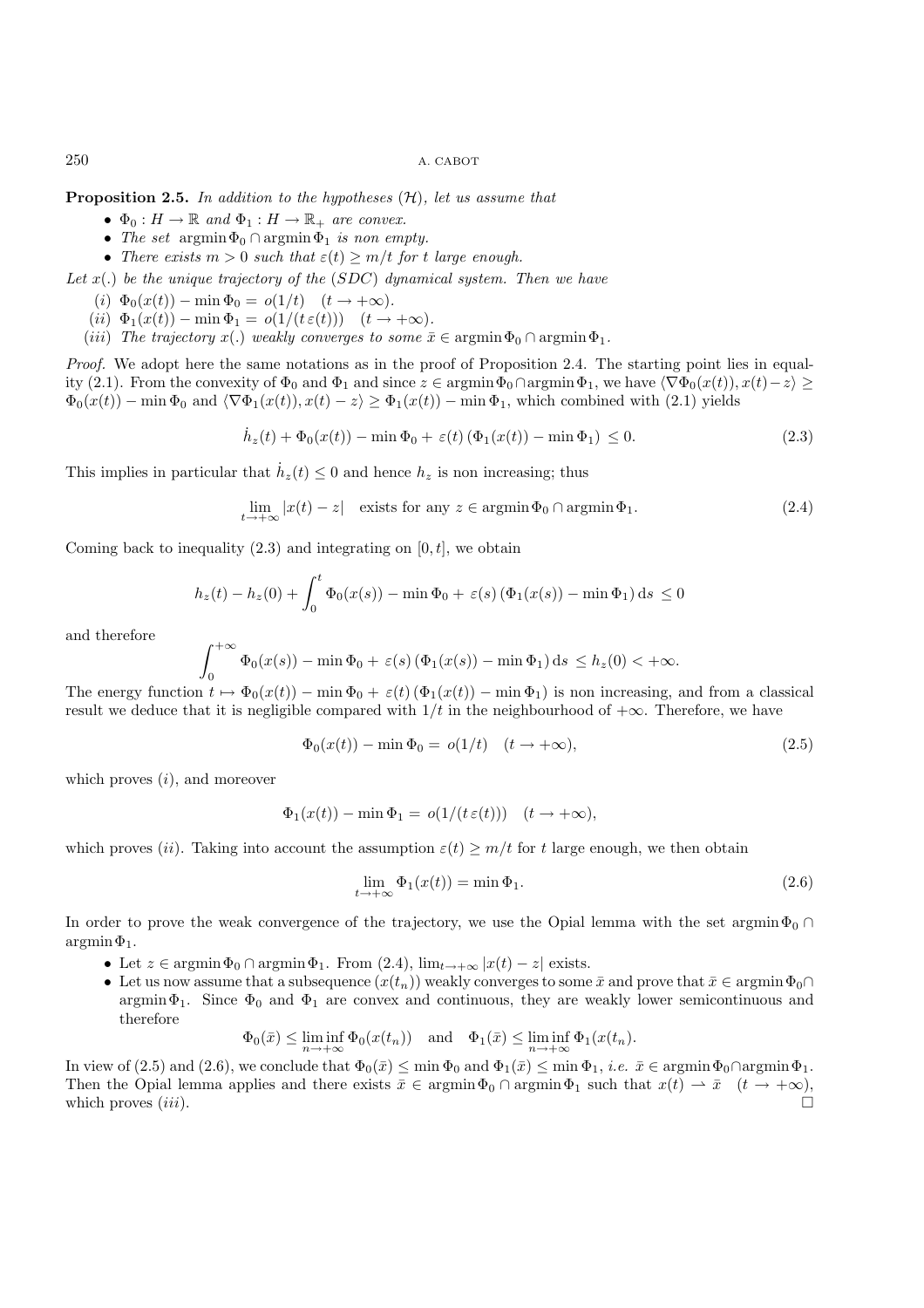#### 2.3. **Cases of convergence: Conclusion**

Unless otherwise specified, we assume in this section that H is finite dimensional, that  $\Phi_0: H \to \mathbb{R}$  and  $\Phi_1$ :  $H \to \mathbb{R}$  are convex functions and  $\varepsilon : \mathbb{R}_+ \to \mathbb{R}_+$  is a slow control. We assume moreover that  $S := \operatorname{argmin} \Phi_0$  and  $\argmin_{S} \Phi_1$  are non empty. We are going to explore the situations in which the  $(SDC)$  trajectories are known to converge to some point  $\bar{x} \in \operatorname{argmin}_{S} \Phi_1$ .

- First assume that  $\operatorname{argmin}_S \Phi_1 \cap \operatorname{int}(S) \neq \emptyset$  and let  $x \in \operatorname{argmin}_S \Phi_1 \cap \operatorname{int}(S)$ . Since  $x \in \operatorname{argmin}_S \Phi_1$ , we have  $\nabla \Phi_1(x) \in -N_S(x)$ . On the other hand,  $x \in \text{int}(S)$  implies that  $N_S(x) = \{0\}$  and finally  $\nabla \Phi_1(x) = 0$ , *i.e.*  $x \in \operatorname{argmin} \Phi_1$ . Since  $x \in \operatorname{argmin} \Phi_0$ , we deduce that  $\operatorname{argmin} \Phi_0 \cap \operatorname{argmin} \Phi_1 \neq \emptyset$ . In such a situation, from Proposition 2.4, the trajectory converges to some point  $\bar{x} \in \operatorname{argmin} \Phi_0 \cap \operatorname{argmin} \Phi_1$ .
- Conversely, assume that  $\operatorname{argmin}_S \Phi_1 \subset \text{bd}(S) = S \setminus \text{int}(S)$ . In such a case, the convex set  $\operatorname{argmin}_S \Phi_1$ has an empty interior, which classically implies that  $\operatorname{argmin}_S \Phi_1$  is contained in some hyperplane  $\mathcal{H}$ . When  $\arg\min_{S} \Phi_1$  is reduced to a singleton  $\{p\}$ , then the  $(SDC)$  trajectory converges to p in view of Corollary 2.2. This is the case for example when
	- the boundary  $\mathrm{bd}(S)$  of S contains no segment line other than trivial ones;
	- $-$  the function  $\Phi_1$  is strictly convex.

In the general case, the question of the convergence of the (SDC) trajectory is still an open problem.

## 3. Numerical aspects

#### 3.1. **Convergence rate**

Since we have numerical purposes in mind, it is crucial to evaluate the convergence rate of the  $(SDC)$  trajectory toward its limit. In this direction, estimates (i) and (ii) of Proposition 2.5 give a first answer in the case where argmin $\Phi_0 \cap \text{argmin} \Phi_1 \neq \emptyset$ . Finding the expression of the convergence rate in the general case is a difficult and open problem. In the sequel, we focus on the particular situation where the function  $\Phi_0$  is strongly convex. We then show that the distance (at time t) between the  $(SDC)$  trajectory and its limit is majorized by  $C \varepsilon(t)$ , for some  $C > 0$ . More precisely, we have the following result:

**Proposition 3.1.** *In addition to the hypotheses*  $(H)$ *, let us assume that*  $\Phi_0$  *is convex and admits*  $a \in H$  *as a strong minimum, i.e. there exists some positive*  $\alpha > 0$  *such that* 

$$
\forall x \in H, \quad \Phi_0(x) \ge \Phi_0(a) + \alpha |x - a|^2. \tag{3.1}
$$

*We assume moreover that*  $\lim_{t\to+\infty} \dot{\varepsilon}(t)/\varepsilon(t)=0$ . Then the trajectory x(.) of the (SDC) system converges *toward* a *and the following convergence rate holds:*

$$
|x(t) - a| = O(\varepsilon(t)) \qquad (t \to +\infty). \tag{3.2}
$$

*Proof.* For every  $p \in ]1,2]$ , let us define the function h by  $h(t) := \frac{1}{p} |x(t) - a|^p$ . The function h is differentiable and its first derivative is given by

$$
\dot{h}(t) = \langle \dot{x}(t), x(t) - a \rangle \, |x(t) - a|^{p-2}
$$

(observe that the function h is no more differentiable for  $p = 1$ ). In view of (SDC), the previous expression of  $\dot{h}$  becomes

$$
\dot{h}(t) = -\langle \nabla \Phi_0(x(t)), x(t) - a \rangle |x(t) - a|^{p-2} - \varepsilon(t) \langle \nabla \Phi_1(x(t)), x(t) - a \rangle |x(t) - a|^{p-2}.
$$
 (3.3)

From (3.1), the function  $\Phi_0$  is coercive and hence the trajectory  $x(.)$  is bounded. As a consequence, there exists a constant  $C \in \mathbb{R}_+$  (independent of p) such that

$$
|\langle \nabla \Phi_1(x(t)), x(t) - a \rangle| \, |x(t) - a|^{p-2} \leq |\nabla \Phi_1(x(t))| \, |x(t) - a|^{p-1} \leq C. \tag{3.4}
$$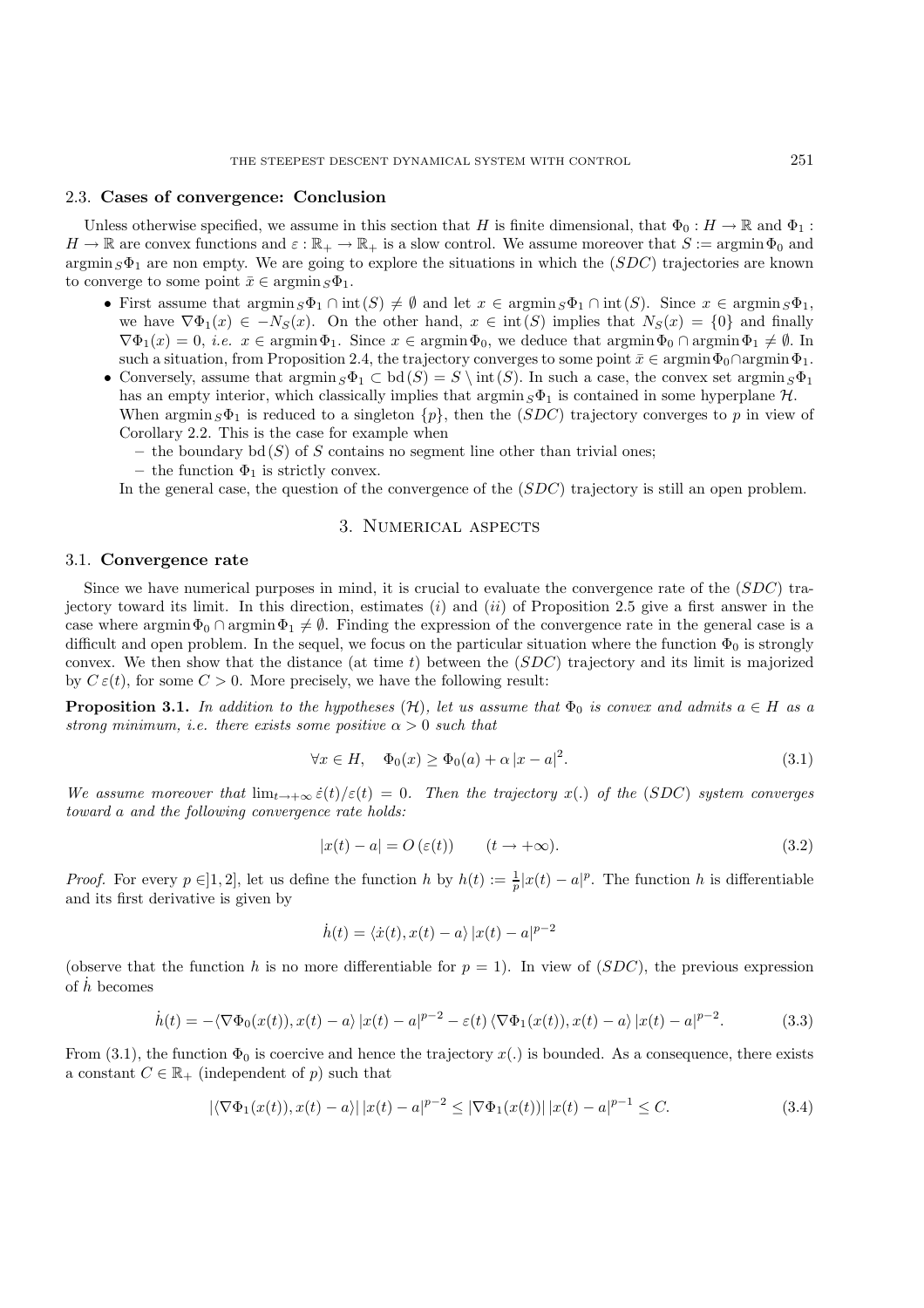On the other hand, from the convexity of  $\Phi_0$ , we have  $\langle \nabla \Phi_0(x(t)), x(t) - a \rangle \ge \Phi_0(x(t)) - \Phi_0(a)$ , which combined with (3.1) yields

$$
\langle \nabla \Phi_0(x(t)), x(t) - a \rangle \ge \alpha |x(t) - a|^2. \tag{3.5}
$$

Taking into account  $(3.3)$ ,  $(3.4)$  and  $(3.5)$ , we finally obtain

$$
\dot{h}(t) + p \alpha h(t) \le C \, \varepsilon(t).
$$

Let us multiply this last inequality by  $e^{p\alpha t}$  and integrate on  $[0, t]$  to find  $e^{p\alpha t} h(t) - h(0) \le C \int_0^t \varepsilon(s) e^{p\alpha s} ds$ , which can be rewritten as

$$
h(t) \le e^{-p\alpha t} h(0) + C e^{-p\alpha t} \int_0^t \varepsilon(s) e^{p\alpha s} ds.
$$
 (3.6)

To compute the integral of the right member, let us perform an integration by parts

$$
\int_0^t \varepsilon(s) e^{p\alpha s} ds = \frac{1}{p\alpha} \left( \varepsilon(t) e^{p\alpha t} - \varepsilon(0) \right) - \frac{1}{p\alpha} \int_0^t \dot{\varepsilon}(s) e^{p\alpha s} ds.
$$

Since  $\dot{\varepsilon}(t) = o(\varepsilon(t))$  when  $t \to +\infty$ , we also have  $\int_0^t \dot{\varepsilon}(s) e^{p\alpha s} ds = o\left(\int_0^t \varepsilon(s) e^{p\alpha s} ds\right)$  and we deduce

$$
\int_0^t \varepsilon(s) e^{p\alpha s} ds \sim \frac{1}{p\alpha} \left( \varepsilon(t) e^{p\alpha t} - \varepsilon(0) \right) \qquad (t \to +\infty).
$$

In view of (3.6), we infer the existence of  $C_1, C_2 \in \mathbb{R}_+$  (independent of  $p \in ]1,2]$ ) such that, for t large enough

$$
h(t) \le C_1 e^{-p \alpha t} + C_2 \varepsilon(t). \tag{3.7}
$$

Using again the assumption  $\dot{\varepsilon}(t) = o(\varepsilon(t))$ , it is immediate to verify that, for every  $\eta > 0$ ,  $e^{-\eta t} = o(\varepsilon(t))$  in the neighbourhood of  $+\infty$ . This remark combined with (3.7) implies the existence of  $C_3 \in \mathbb{R}_+$  (independent of  $p \in ]1, 2]$ ) such that, for t large enough,  $h(t) \leq C_3 \varepsilon(t)$ , *i.e.* 

$$
|x(t) - a|^p \le p C_3 \, \varepsilon(t).
$$

This being true for every  $p \in ]1, 2]$ , we can pass to the limit when  $p \to 1$  to obtain  $|x(t) - a| \leq C_3 \varepsilon(t)$ , which concludes the proof.  $\Box$ 

**Remark 3.2.** When  $\Phi_1 \equiv 0$ , it is easy to verify (directly or by using the previous proof) that the map  $t \mapsto |x(t) - a|$  exponentially decreases to 0:  $|x(t) - a| = O(e^{-\alpha t})$ . This speed of convergence is faster than the one given by the previous proposition (especially if the control  $\varepsilon$  is slow). As a consequence, the term  $\varepsilon(t) \nabla \Phi_1(x)$ has a slowing down effect on the convergence rate (when  $\Phi_1 \neq 0$ ).

**Remark 3.3.** The convergence rate given by Proposition 3.1 is optimal in the sense that it cannot be improved in general. Indeed, consider the one-dimensional case  $H = \mathbb{R}$  and given two distinct real numbers a and b, take  $\Phi_0(x) = \frac{1}{2}(x-a)^2$  and  $\Phi_1(x) = \frac{1}{2}(x-b)^2$ . With such data, the (SDC) system reduces to a linear differential equation. An elementary computation then leads to the following estimate when  $t \to +\infty$ :  $x(t) - a \sim (b-a) \varepsilon(t)$ . Hence, the upper bound (3.2) for the convergence rate is achieved, which proves its optimality.

## 3.2. **Numerical illustrations**

Given a convex set  $S \subset H$  and a convex function  $\Phi_1 : H \to \mathbb{R}$ , consider the problem of minimizing  $\Phi_1$  over S:

$$
(\mathcal{P}) \qquad \min\{\Phi_1(x), \quad x \in S\}.
$$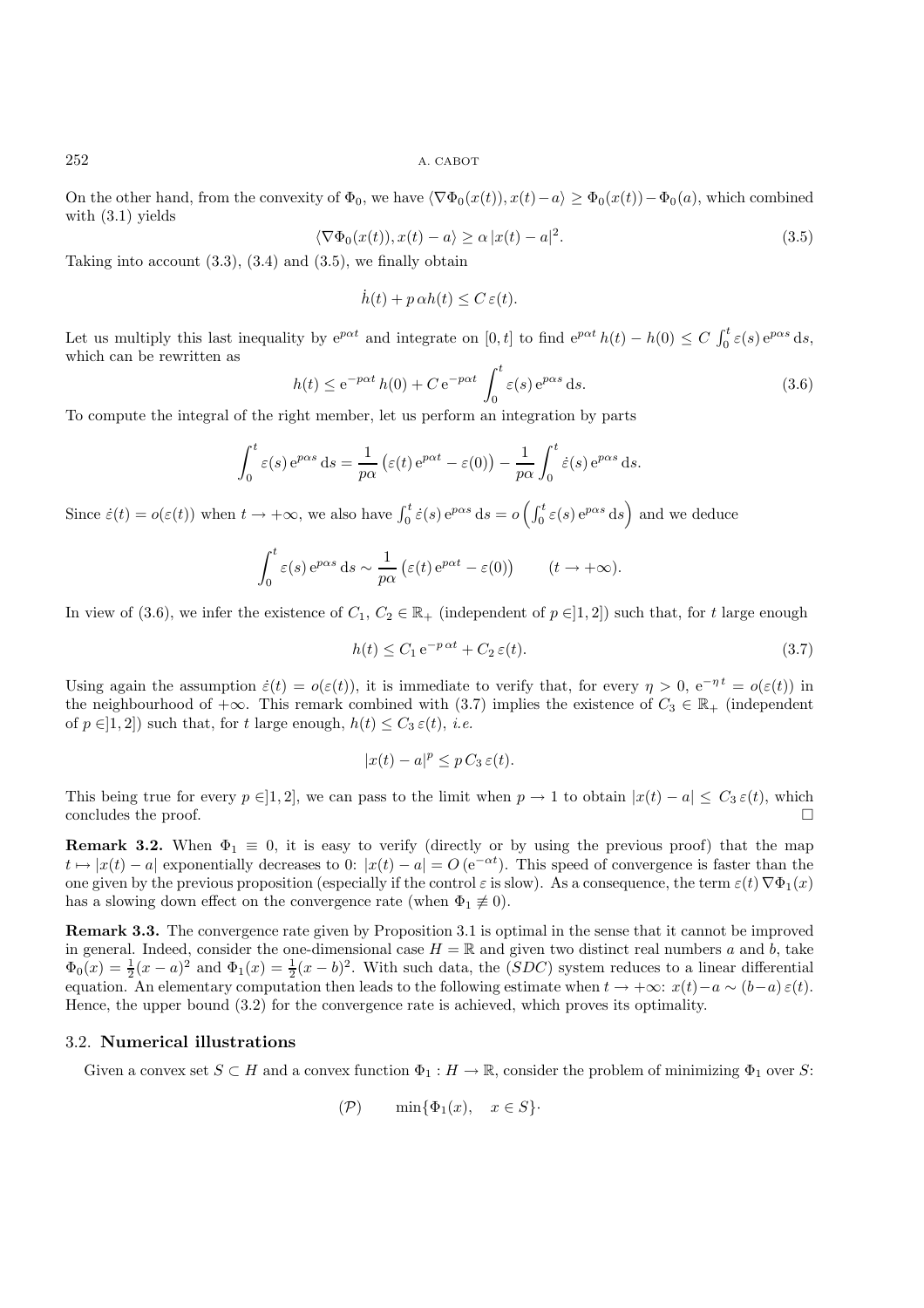A classical method consists in using the generalized steepest descent system applied to the non-smooth function  $\Phi_1 + \delta_S$ , namely

$$
(S1) \t\t \dot{x}(t) + \nabla \Phi_1(x(t)) \in -N_S(x(t)).
$$

This differential inclusion has the following remarkable property: at each  $t > 0$ , the velocity  $\dot{x}(t)$  selects the element of minimal norm in the set  $-\nabla \Phi_1(x(t)) - N_S(x(t))$ , so that (S1) can be equivalently interpreted as a gradient-projection method

$$
\dot{x}(t) = P_{T_S(x(t))}(-\nabla \Phi_1(x(t))),
$$

where  $T_S(x(t))$  is the tangent cone to S at  $x(t)$ . From a numerical point of view, the system  $(S_1)$  is difficult to handle due to the presence of the multivalued object  $N<sub>S</sub>(x)$ .

Antipin [1] has initiated another interesting dynamical system

$$
(S2) \t\t \dot{x}(t) + x(t) - P_S(x(t) - \mu \nabla \Phi_1(x(t))) = 0,
$$

whose trajectories are known to converge toward some minimum of  $\Phi_1$  on the set S. In the numerical treatment of  $(S_2)$ , the main difficulty comes from the projection operator  $P_S$ . If the structure of the set S is complex, the mapping  $P_S$  may be quite complicated to compute. In the (SDC) system, the constraint S arises through the function  $\Phi_0$ . The only request for  $\Phi_0$  is to satisfy argmin $\Phi_0 = S$ , which allows a certain latitude in the choice of  $\Phi_0$ . In theoretical problems, it is convenient to take  $\Phi_0(x) = \frac{1}{2}d(x, S)^2$ , whose gradient is given by  $\nabla \Phi_0(x) = x - P_S(x)$ . When the set S has a particular structure, it is also possible to adapt the function  $\Phi_0$ . For example, consider the convex program

$$
\min \Phi_1(x) \qquad \text{under the constraint} \qquad S := \{x \in H, \quad \theta_1(x) \le 0, ..., \theta_n(x) \le 0\},
$$

where  $n \in \mathbb{N}$  and  $\theta_1, \ldots, \theta_n$  are convex functions defined on H. In such a situation, it is pertinent to take

$$
\Phi_0(x) = \sum_{i=1}^n (\theta_i^+(x))^2,
$$

where  $\theta^+ := \max{\{\theta, 0\}}$  denotes the non-negative part of  $\theta$ . The gradient of such a function  $\Phi_0$  is easier to compute than the corresponding projection mapping  $P_S$ .

We are now going to compare  $(SDC)$  with  $(S1)$  and  $(S2)$  on a simple example of quadratic programming. We want to minimize the function  $\Phi_1(x,y) = \frac{1}{2}(4(x+y+1)^2 + (x-y-1)^2)$  on the non-negative orthant  $S = \mathbb{R}^2_+$ :

$$
(\mathcal{P}) \qquad \min\left\{\frac{1}{2}(4(x+y+1)^2 + (x-y-1)^2), \quad x \ge 0, \quad y \ge 0\right\},\
$$

whose solution is the point  $(0, 0)$ . The respective trajectories of  $(SDC)$ ,  $(S1)$  and  $(S2)$  are shown in Figure 1 (left). The points of the different trajectories are computed by an explicit discretization technique. The (SDC) system is performed with  $\Phi_0(x, y)=1/2 d((x, y), S)^2$  and  $\varepsilon(t)=1/t$  for  $t > 1$ . The (S2) trajectory is drawn with the value  $\mu = 0.1$ . The initial condition for the three curves is  $(x_0, y_0) = (5, 2)$ . We observe that the  $(SDC)$  system acts as a penalization method whereas  $(S2)$  is an interior point method. The direction of the (S1) trajectory is a "pure" gradient one before hitting the boundary of S and then follows the boundary. It is interesting to test the influence of the control parameter  $\varepsilon$  on the (SDC) trajectories. Figure 1 (right) shows the There sting to test the immedice of the control parameter  $\varepsilon$  on the (SDC) trajectories. Figure 1 (right) shows the  $(SDC)$  trajectories corresponding respectively to  $\varepsilon(t) = 1/(t \ln t)$ ,  $1/t$ ,  $1/\sqrt{t}$  for  $t \ge 2$ . We notic the control  $\varepsilon$  is slow, the more the (SDC) trajectory escapes from the "attraction" of the set S. Figure 2 shows the evolution of the distance  $\sqrt{x^2 + y^2}$  between the trajectory (SDC) (resp.  $(S_1)$ ,  $(S_2)$ ) and the point  $(0, 0)$ . We observe that the convergence of the (SDC) (resp.  $(S_1)$ ,  $(S_2)$ ) system is approximately achieved for  $t = 10$ (resp.  $t = 20$ ,  $t = 5$ ). This numerical experiment seems to indicate that the convergence rate of (SDC) is comprised between the other two ones. It is not surprising that the convergence speed of (SDC) is rather slow.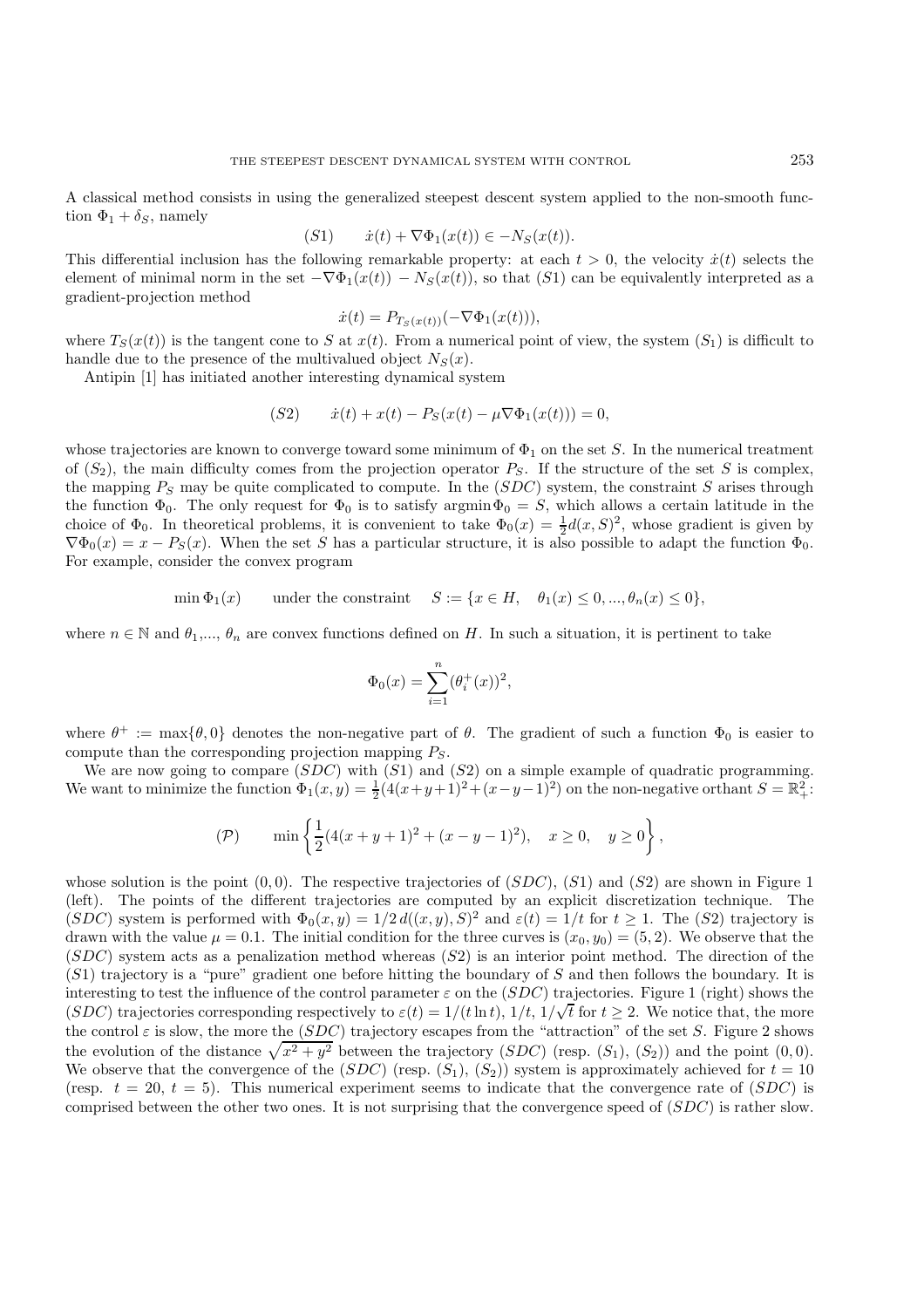

FIGURE 1. Left: comparison of the  $(SDC)$ ,  $(S1)$  and  $(S2)$  trajectories. Right: influence of the control parameter  $\varepsilon$  on the  $(SDC)$  trajectories:  $\varepsilon(t) = 1/(t \ln t), 1/t, 1/\sqrt{t}$  for  $t \geq 2$ .



FIGURE 2. Comparison of the convergence rates for the  $(SDC)$ ,  $(S1)$  and  $(S2)$  trajectories.

Indeed, in view of Paragraph 3.1 it is majorized by  $\varepsilon(t)$ , which is itself a slow control. Notice that, if the control map  $\varepsilon$  tends to 0 too slowly, the convergence of  $(SDC)$  will be very long to obtain. On the other hand, if one chooses a too fast control  $\varepsilon$ , the trajectory (SDC) may not converge to some element of argmin  $S\Phi_1$ . Therefore, in numerical applications, one has to find a suitable balance between these two extremes.

#### 4. Proof of the main results

In this section, we give the technical proofs of the main results of the paper.

## 4.1. **Proof of Theorem 2.1**

Let us first remark, that if we are able to prove  $(i)$ , then we immediately infer  $(ii)$  and  $(iii)$ . Indeed, let  $(\Phi_0(x(t_n)))_{n\geq 0}$  (resp.  $(\Phi_1(x(t_n)))_{n\geq 0}$ ) a converging subsequence of the bounded map  $(\Phi_0(x(t)))_{t\geq 0}$ (resp.  $(\Phi_1(x(t)))_{t\geq0}$ ). Since  $x(t_n)$  is bounded, there is a subsequence of  $x(t_n)$ , still denoted by  $x(t_n)$  which converges to  $\overline{x} \in H$ . From  $(i)$ , we have  $\lim_{n \to +\infty} d(x(t_n), \arg\min_{S} \Phi_1) = 0$  and hence  $\overline{x} \in \arg\min_{S} \Phi_1 \subset \arg\min_{S} \Phi_0$ .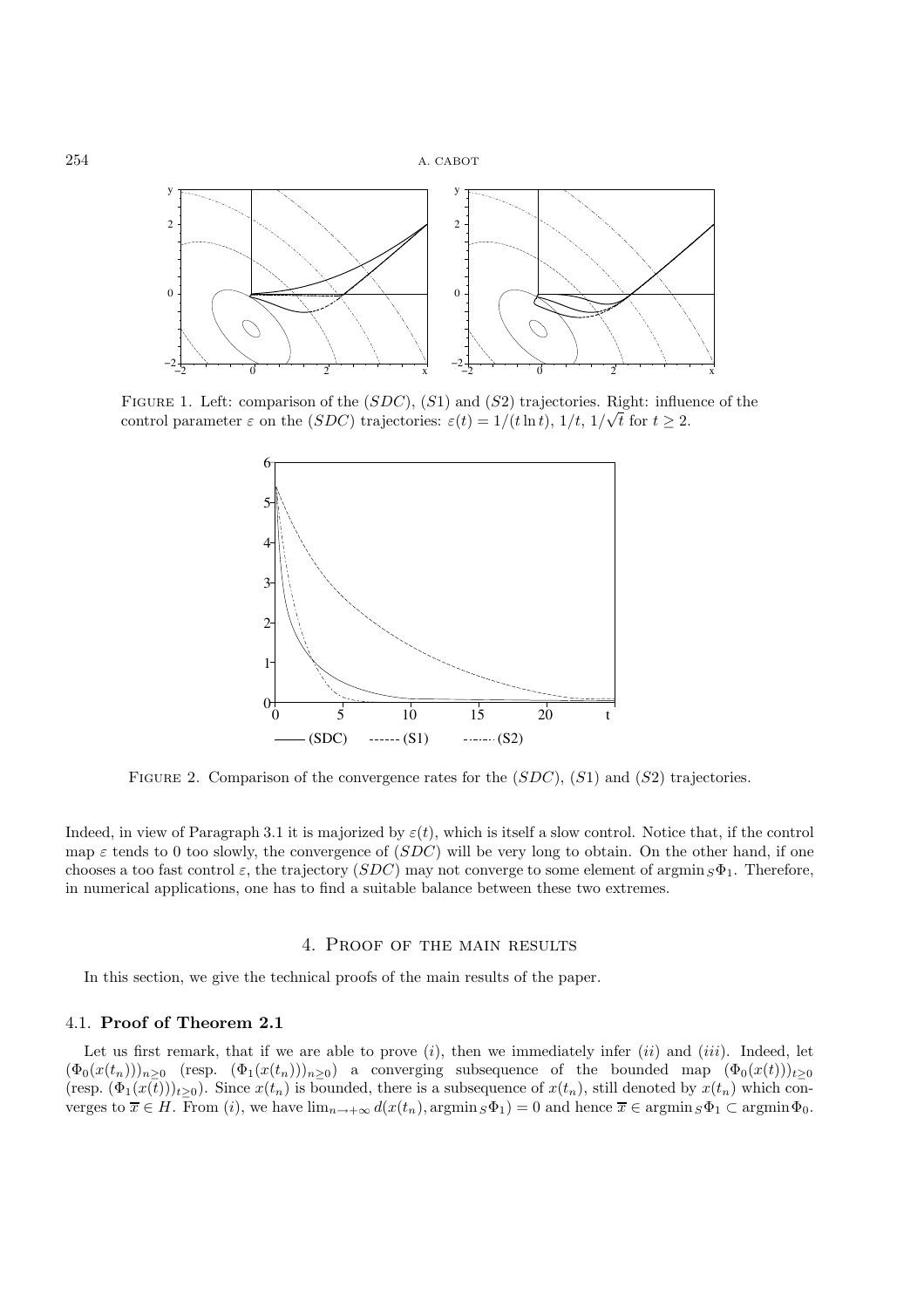As a consequence,  $\lim_{n\to+\infty} \Phi_0(x(t_n)) = \min \Phi_0$  (resp.  $\lim_{n\to+\infty} \Phi_1(x(t_n)) = \min S \Phi_1$ ). Since  $\min \Phi_0$ (resp. min<sub>S</sub>  $\Phi_1$ ) is the limit of every converging subsequence of  $(\Phi_0(x(t)))_{t>0}$  (resp.  $(\Phi_1(x(t)))_{t>0}$ ), we deduce that  $\lim_{t\to+\infty} \Phi_0(x(t)) = \min \Phi_0$  (resp.  $\lim_{t\to+\infty} \Phi_1(x(t)) = \min_S \Phi_1$ ), which proves (*ii*) (resp. (*iii*)).

Let us now come back to the proof of  $(i)$ . It relies on the study of the function h defined by

$$
h(t) = \frac{1}{2}d(x(t), C)^2,
$$

where  $C := \operatorname{argmin}_S \Phi_1 \subset \operatorname{argmin}_S \Phi_0$ . We have to prove that h converges to 0. The following claim tells us that  $C$  is convex and hence, that  $h$  is differentiable.

**Claim 4.1.** Under the assumptions of Theorem 2.1, we have

$$
\operatorname{argmin}_{S} \Phi_1 = \operatorname{argmin}_{\Phi_0} \Phi_0 \cap [\Phi_1 \le \min_{S} \Phi_1],
$$

and hence the set  $C := \operatorname{argmin}_{S} \Phi_1$  is convex as an intersection of convex sets.

*Proof.* Let us remark that  $\operatorname{argmin}_S \Phi_1 \subset [\Phi_1 \leq \min_S \Phi_1]$ , which combined with the assumption  $\operatorname{argmin}_S \Phi_1 \subset$  $argmin \Phi_0$  gives

$$
\operatorname{argmin}_{S} \Phi_1 \subset \operatorname{argmin}_{\Phi_0} \Phi_0 \cap \left[ \Phi_1 \leq \min_{S} \Phi_1 \right].
$$

On the other hand, since  $\text{argmin}\Phi_0 \subset S$ ,

$$
\operatorname{argmin} \Phi_0 \cap \left[ \Phi_1 \le \min_S \Phi_1 \right] \subset S \cap \left[ \Phi_1 \le \min_S \Phi_1 \right] = \operatorname{argmin}_S \Phi_1,
$$

which proves the second inclusion.  $\Box$ 

By differentiating  $h$ , we find

$$
\dot{h}(t) = -\langle x(t) - P_C(x(t)), \nabla \Phi_0(x(t))\rangle - \varepsilon(t)\langle x(t) - P_C(x(t)), \nabla \Phi_1(x(t))\rangle
$$

From the quasi-convexity of  $\Phi_0$ , the inequality min  $\Phi_0 = \Phi_0(P_C(x(t))) \leq \Phi_0(x(t))$  implies

$$
\langle P_C(x(t)) - x(t), \nabla \Phi_0(x(t)) \rangle \le 0,
$$

and hence,

$$
\dot{h}(t) \le \varepsilon(t) \langle P_C(x(t)) - x(t), \nabla \Phi_1(x(t)) \rangle.
$$
\n(4.1)

The main idea of the proof is now to respectively distinguish the cases where  $\langle P_C(x(t)) - x(t), \nabla \Phi_1(x(t)) \rangle > 0$ and  $\langle P_C(x(t)) - x(t), \nabla \Phi_1(x(t)) \rangle \leq 0$ . Precisely, we distinguish the three cases:

(a) 
$$
\exists T \geq 0
$$
,  $\forall t \geq T$   $\langle P_C(x(t)) - x(t), \nabla \Phi_1(x(t)) \rangle \leq 0$ ;  
\n(b)  $\exists T \geq 0$ ,  $\forall t \geq T$   $\langle P_C(x(t)) - x(t), \nabla \Phi_1(x(t)) \rangle > 0$ ;  
\n(c)  $\forall T \geq 0$ ,  $\exists t \geq T$   $\langle P_C(x(t)) - x(t), \nabla \Phi_1(x(t)) \rangle > 0$ .

Case  $(c)$  obviously contains case  $(b)$ , but the main points of the proof are made clearer with this distinction. In the whole proof, we use the following notation

$$
E_C := \{ x \in H, \quad \langle P_C(x) - x, \nabla \Phi_1(x) \rangle \ge 0 \}.
$$

Let us state a first claim which will be useful in the sequel.

**Claim 4.2.** Under the assumptions of Theorem 2.1, we have  $E_C \cap S = C$ .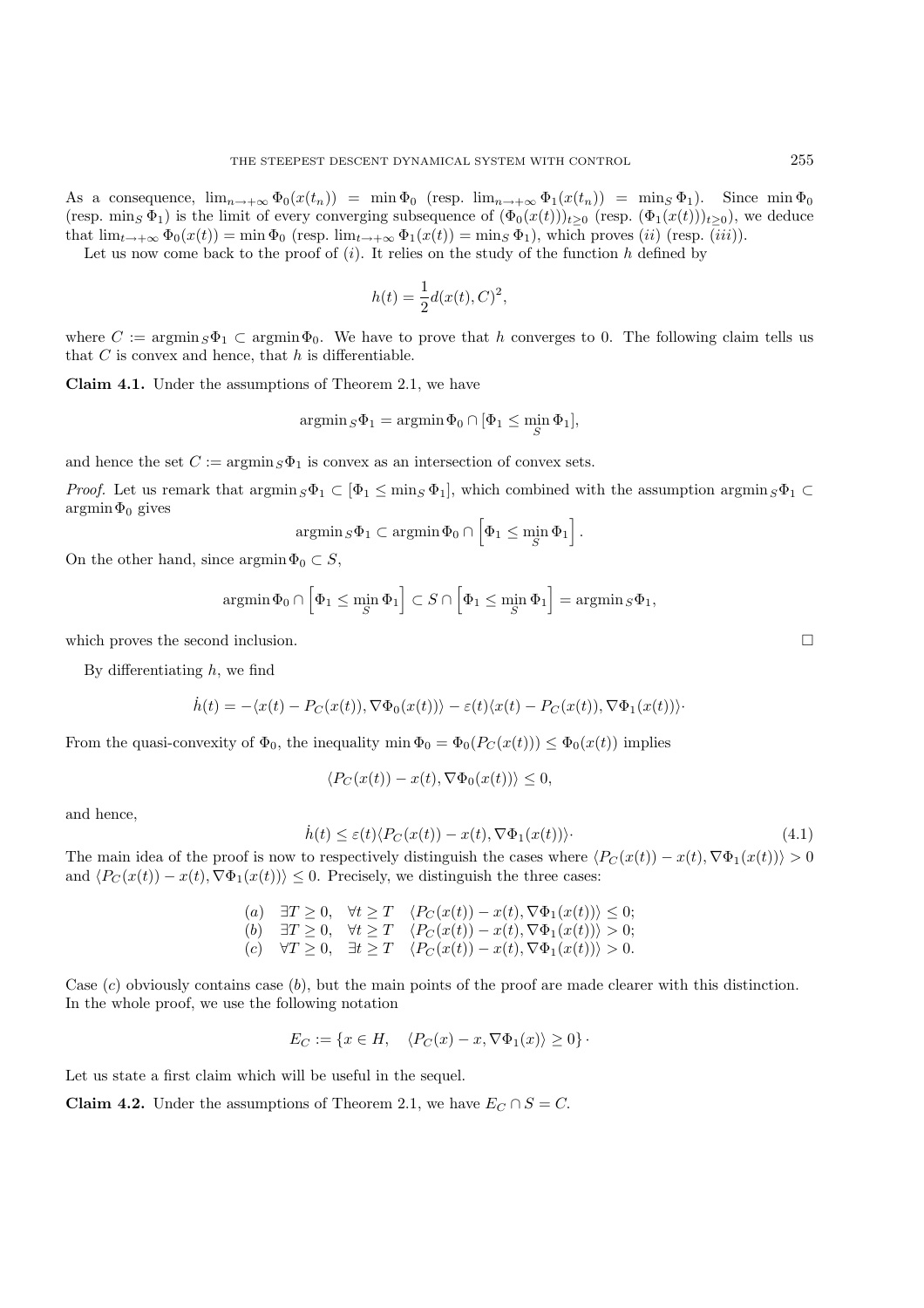*Proof.* First of all, it is immediate that  $C \subset E_C \cap S$ . Let us prove the reverse inclusion  $E_C \cap S \subset C$ . Let  $x \in E_C \cap S$ ; from the definition of  $E_C$ , we have

$$
\langle P_C(x) - x, \nabla \Phi_1(x) \rangle \ge 0,
$$

which combined with the strict quasi-convexity of  $\Phi_1$ , yields  $\Phi_1(P_C(x)) \geq \Phi_1(x)$ , *i.e.* min<sub>S</sub>  $\Phi_1 \geq \Phi_1(x)$ . Since  $x \in S$ , we conclude that  $x \in C = \operatorname{argmin}_{S} \Phi_1$ .

Case (a). We assume that there is  $T \geq 0$ , such that, for every  $t \geq T$ ,  $\langle P_C(x(t)) - x(t), \nabla \Phi_1(x(t)) \rangle \leq 0$ , hence from (4.1), we deduce that, for every  $t \geq T$ ,  $h(t) \leq 0$ . This implies that  $\lim_{t \to +\infty} h(t)$  exists and hence

$$
\lim_{t \to +\infty} d(x(t), C) \quad \text{exists.} \tag{4.2}
$$

We now prove that  $\lim_{t\to+\infty} d(x(t), C) = 0$ . Let us argue by contradiction and assume that  $\lim_{t\to+\infty} d(x(t), C)$  $C$  > 0. Let us first prove that  $\limsup_{t\to+\infty}$   $\langle P_C(x(t)) - x(t), \nabla \Phi_1(x(t)) \rangle$  < 0. Indeed, if it is not true, there exists a sequence  $(t_n)$  such that  $\lim_{n\to+\infty} t_n = +\infty$  and  $\lim_{n\to+\infty} \langle P_C(x(t_n)) - x(t_n), \nabla \Phi_1(x(t_n)) \rangle = 0$ . Since, the function x is bounded, without any loss of generality, we may assume that there is  $\overline{x} \in H$  such that  $x(t_n)$ converges to  $\overline{x}$ . At the limit when  $n \to +\infty$ , we obtain that

$$
\langle P_C(\overline{x}) - \overline{x}, \nabla \Phi_1(\overline{x}) \rangle = 0,
$$

which implies  $\overline{x} \in E_C$ . From Proposition 1.1 (*ii*), we get that  $\lim_{n \to +\infty} \nabla \Phi_0(x(t_n)) = 0$ , and hence  $\overline{x} \in S$ . Finally  $\overline{x} \in E_C \cap S = C$ . On the other hand, we have  $d(\overline{x}, C) = \lim_{n \to +\infty} d(x(t_n), C) > 0$ , a contradiction. As a consequence,  $\limsup_{t\to+\infty} \langle P_C(x(t)) - x(t), \nabla \Phi_1(x(t)) \rangle < 0$ , *i.e.* there exists  $l > 0$  and  $t_1 > 0$  such that, for every  $t \geq t_1$ ,

$$
\langle P_C(x(t)) - x(t), \nabla \Phi_1(x(t)) \rangle \le -l.
$$

Hence  $h(t) \leq -\varepsilon(t)l$ . By integrating this last inequality between  $t_1$  and  $t$  and passing to the limit when  $t \to +\infty$ , we get

$$
\lim_{t \to +\infty} h(t) + l \int_{t_1}^{+\infty} \varepsilon(s) \, \mathrm{d}s \le h(t_1)
$$

which contradicts the fact that  $\varepsilon \notin L^1(0, +\infty)$ . Hence we conclude that  $\lim_{t\to+\infty} d(x(t), C) = 0$ .

Case (b). We assume that there is  $T \ge 0$ , such that, for every  $t \ge T$ ,  $\langle P_C(x(t)) - x(t), \nabla \Phi_1(x(t)) \rangle > 0$  and hence for every  $t \geq T$ ,  $x(t) \in E_C$ .

Since  $x(.)$  is bounded, from Proposition 1.1 (ii), we get that  $\lim_{t\to+\infty} \nabla \Phi_0(x(t)) = 0$ . Considering a subsequence  $x(t_n)$ , we then have  $\lim_{n\to+\infty}\nabla\Phi_0(x(t_n))=0$ . Applying the following claim to the sequence  $(x(t_n))$ , we obtain that  $\lim_{n\to+\infty} d(x(t_n), C) = 0$ , which concludes the proof of case (b).

**Claim 4.3.** Let  $(x_n)$  be a bounded sequence in  $E_C$ , such that  $\lim_{n\to+\infty} \nabla \Phi_0(x_n) = 0$ . Then  $\lim_{n\to+\infty} d(x_n, C) = 0.$ 

*Proof.* Let  $(d(x_{\sigma(n)}, C))_{n\geq 0}$  a converging subsequence of  $(d(x_n, C))_{n\geq 0}$ . Since  $(x_n)$  is bounded, there exist  $\overline{x} \in E_C$  and a subsequence of  $(x_{\sigma(n)})$ , still denoted by  $(x_{\sigma(n)})$  such that  $\lim_{n\to+\infty} x_{\sigma(n)} = \overline{x}$ . In view of  $\lim_{n\to+\infty}\nabla\Phi_0(x_{\sigma(n)})=0$ , we get that  $\overline{x}\in S$ . On the other hand, from Claim 4.2,  $E_C\cap S=C$ , so that we obtain  $\overline{x} \in C$  and hence  $\lim_{n \to +\infty} d(x_{\sigma(n)}, C) = 0$ . Since 0 is the limit of every convergent subsequence of  $(d(x_0, C))_{n>0}$  we deduce that the sequence  $(d(x_0, C))_{n>0}$  converges to 0 of  $(d(x_n, C))_{n\geq 0}$ , we deduce that the sequence  $(d(x_n, C))_{n\geq 0}$  converges to 0.

Case (c). We now assume that, for every  $T \geq 0$ , there exists some  $t \geq T$  such that  $\langle P_C(x(t)) - x(t), \nabla \Phi_1(x(t)) \rangle >$ 0. Take any sequence  $(t_n) \subset \mathbb{R}_+$  such that  $\lim_{n \to +\infty} t_n = +\infty$  and let us prove that  $\lim_{n \to +\infty} d(x(t_n), C) = 0$ . First assume that there is a subsequence  $(t'_n)$  of  $(t_n)$  such that  $x(t'_n) \in E_C$ . Since the map x is bounded, from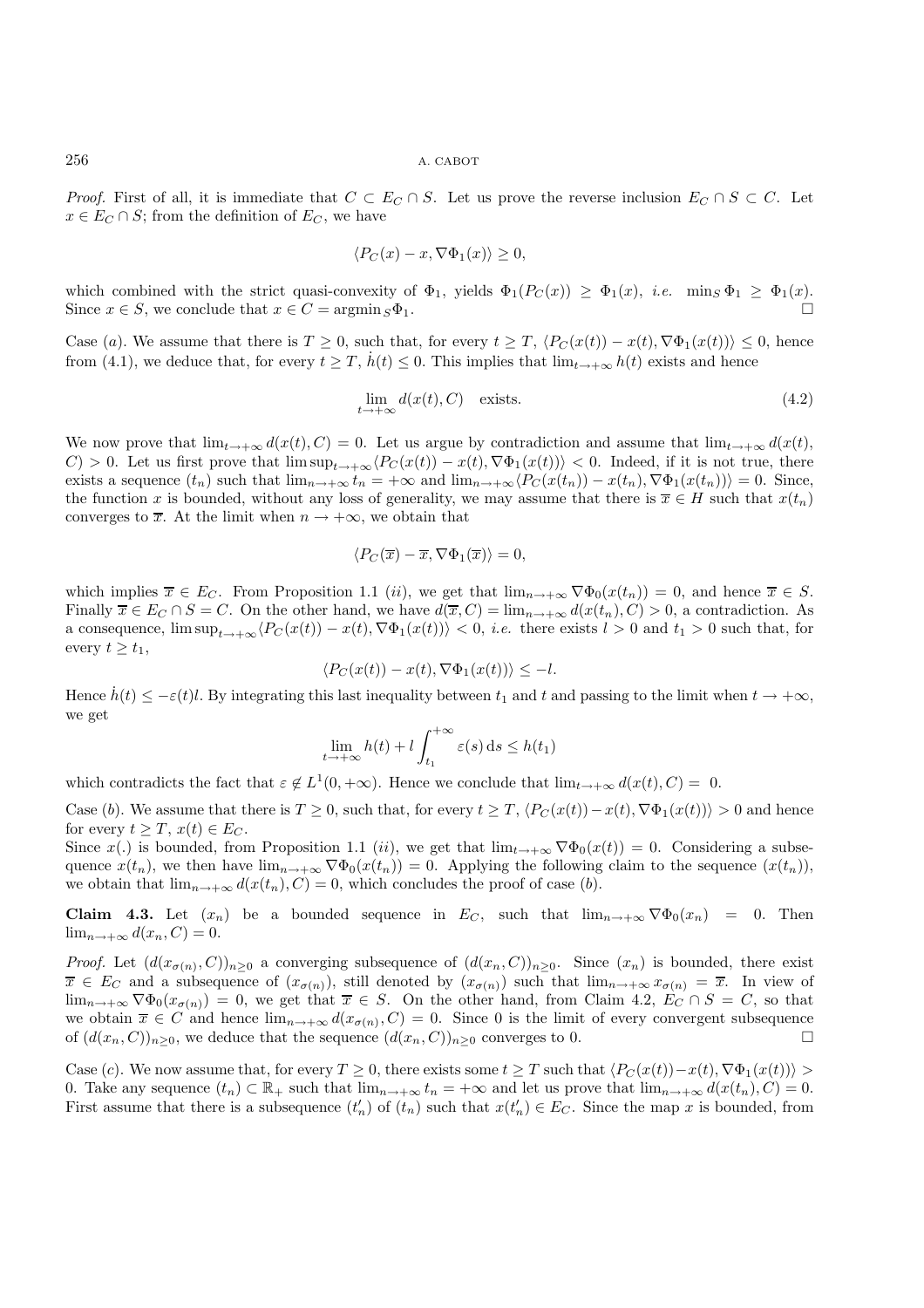Proposition 1.1 (*ii*), we have  $\lim_{t\to+\infty} \nabla \Phi_0(x(t)) = 0$  and hence  $\lim_{n\to+\infty} \nabla \Phi_0(x(t'_n)) = 0$ . Since  $x(t'_n) \in E_C$ , from Claim 4.3, we deduce that  $\lim_{n \to +\infty} d(x(t'_n), C) = 0$ .

We now assume that there is a subsequence  $(t_n'')$  of  $(t_n)$  such that  $x(t_n'') \notin E_C$  and we prove that  $\lim_{n\to+\infty} d(x(t''_n), C) = 0$ . We need the following claim.

**Claim 4.4.** Let  $t \geq 0$  such that  $x(t) \notin E_C$ , and let

$$
\tau(t) = \inf \left\{ u \in [0, t] \mid x([u, t]) \cap E_C = \emptyset \right\}.
$$

Then we have  $d(x(t), C) \leq d(x(\tau(t)), C)$ .

*Proof.* For every  $u \in [\tau(t), t]$ ,  $x(u) \notin E_C$ , that is,  $\langle P_C(x(u)) - x(u), \nabla \Phi_1(x(u)) \rangle \leq 0$ . From (4.1), we deduce that  $h(u) \leq 0$ , which immediately yields the expected inequality.

We now come back to the proof of case (c). Since  $x(t_n') \notin E_C$ , let  $\tau(t_n'')$  be defined by Claim 4.4. We first notice that  $\lim_{n\to+\infty}\tau(t_n'')=+\infty$  and  $x(\tau(t_n''))\in E_C$  for n large enough. Let n be large enough. Since  $x(\tau(t'_{n})) \in E_{C}$ , from Claim 4.3, we have  $\lim_{n \to +\infty} d(x(\tau(t'_{n})), C) = 0$ . Hence, in view of Claim 4.4, we deduce that  $\lim_{n\to+\infty} d(x(t''_n), C) = 0$ , which concludes the proof of case (*c*).

#### 4.2. **Proof of Proposition 2.3**

We keep here the notations of the proof of Theorem 2.1. Setting  $C := \operatorname{argmin}_{S} \Phi_1$ , we still use the function h defined by  $h(t) = \frac{1}{2}d(x(t), C)^2$  and the set  $E_C = \{x \in H, \langle P_C(x) - x, \nabla \Phi_1(x) \rangle \ge 0\}$ . From Claim 4.1, the set C equals to  $\operatorname{argmin} \Phi_0 \cap [\Phi_1 \leq \min_S \Phi_1],$  which is bounded in view of condition  $(C)$ . From the energy decay, there exists  $E_0 \in \mathbb{R}$  such that, for every  $t \geq 0$ ,  $\Phi_0(x(t)) \leq E_0$ , *i.e.* 

$$
\{x(t), \ t \ge 0\} \subset [\Phi_0 \le E_0].\tag{4.3}
$$

On the other hand, from the strict quasi-convexity of  $\Phi_1$ , we have for every  $x \in H$ ,

$$
\langle P_C(x) - x, \nabla \Phi_1(x) \rangle \ge 0 \quad \Longrightarrow \quad \Phi_1(x) \le \Phi_1(P_C(x)) = \min_S \Phi_1
$$

and therefore

$$
E_C \subset \left[\Phi_1 \le \min_S \Phi_1\right].\tag{4.4}
$$

We now distinguish the same cases  $(a)$ ,  $(b)$  and  $(c)$  as in the proof of Theorem 2.1.

Case (a). From (4.2),  $\lim_{t\to+\infty} d(x(t), C)$  exists, which implies that the map  $t \mapsto d(x(t), C)$  is bounded and since  $C$  is bounded, we conclude that the map  $x$  is bounded too.

Case (b). The trajectory  $\{x(t), t \geq T\}$  is contained in  $E_C$ , hence from (4.3) and (4.4) in the set  $[\Phi_1 \leq$  $\min_{S} \Phi_1 \cap [\Phi_0 \leq E_0],$  which is bounded in view of condition  $(C)$ ; so the map x is bounded on  $[T, +\infty)$  hence, since it is continuous, it is bounded on  $[0, +\infty)$ .

Case (c). Let  $T \ge 0$  such that  $x(T) \in E_C$  and consider  $t \ge T$ . If  $x(t) \in E_C$ , then  $d(x(t), C) \le \rho$ , where  $\rho$  is the diameter of the bounded set  $[\Phi_1 \le \min_S \Phi_1] \cap [\Phi_0 \le E_0]$ . If  $x(t) \notin E_C$ , let  $\tau(t)$  be defined by Claim 4.4. Clearly  $T \leq \tau(t) < t$  and  $x(\tau(t)) \in E_C$ , which implies that  $d(x(\tau(t)), C) \leq \rho$ . In view of Claim 4.4, we deduce that  $d(x(t), C) \leq \rho$ . This proves that the map  $t \mapsto d(x(t), C)$  is bounded on  $[T, +\infty)$ . Since it is continuous, it is bounded on the interval  $[0, +\infty)$ . Using again the boundedness of C, this implies that the map x is bounded.